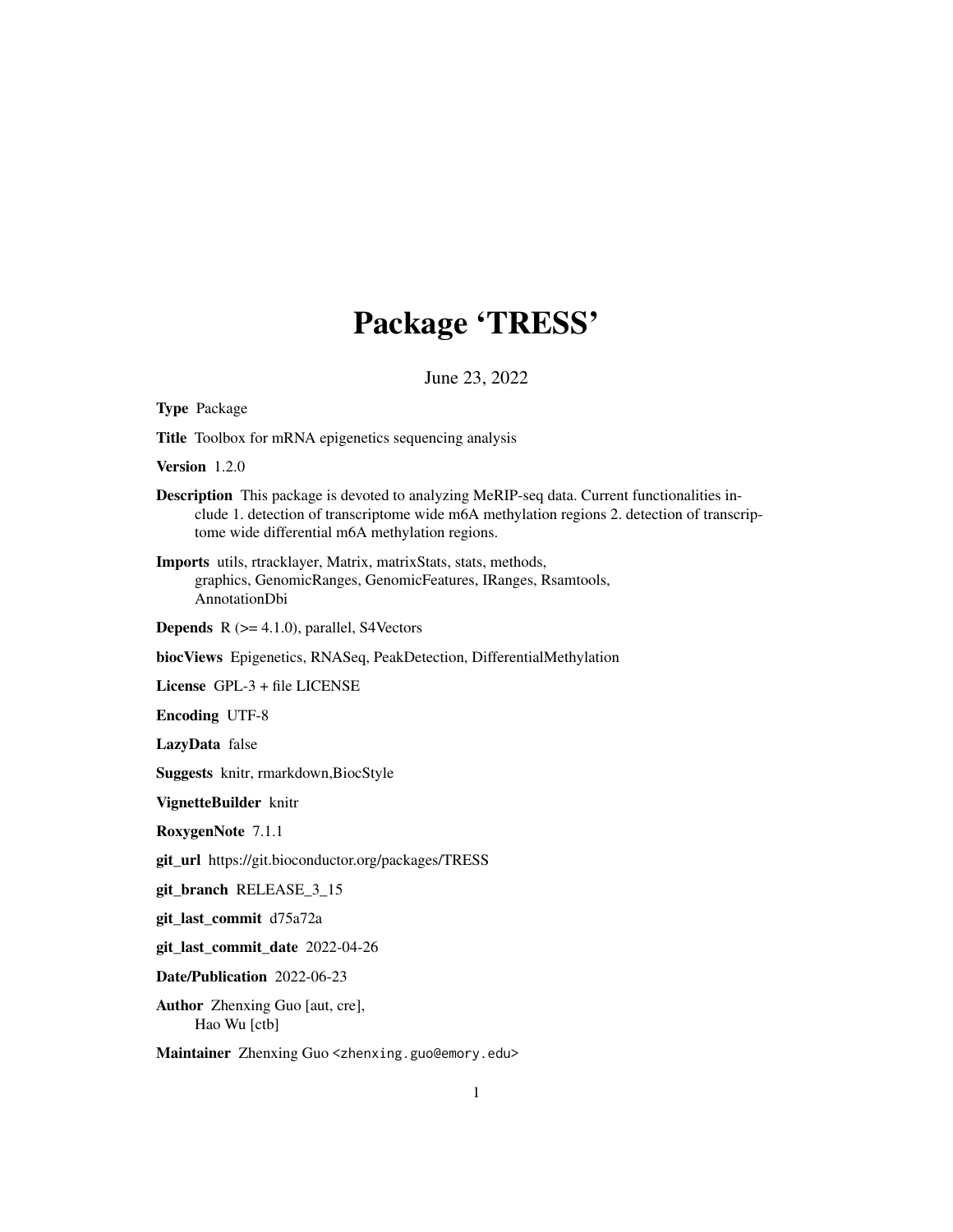## <span id="page-1-0"></span>R topics documented:

|       | Basal |                |
|-------|-------|----------------|
|       |       |                |
|       |       |                |
|       |       | $\overline{5}$ |
|       |       |                |
|       |       |                |
|       |       |                |
|       |       |                |
|       |       |                |
|       |       |                |
|       |       |                |
|       |       |                |
|       |       |                |
|       |       |                |
|       |       |                |
|       |       |                |
|       |       |                |
|       |       |                |
| Index |       | 27             |

Basal *Bin-level and region-level data from basal mouse brain samples*

#### Description

A data list containing both bin-level and region-level transcriptome locations and read counts across 7 paired input and IP replicates from basal mouse brain samples. It also contains the size factor of each sample for library size normalization.

#### Usage

data(Basal)

#### Format

A list containing two sublists: "Bins" and "Candidates". In list "Bins", there are,

- Bins A dataframe of 1000 obs and 5 variables, containing the transcriptome location for 1000 bins of length 50bps
- Counts A data matrix of 1000 obs and 14 variables, caontaining bin-level read counts
- sf A numerical vector, containing the size factors of 14 samples estimated from the whole transcriptome using bin-level read counts. ...

In list "Candidates", there are,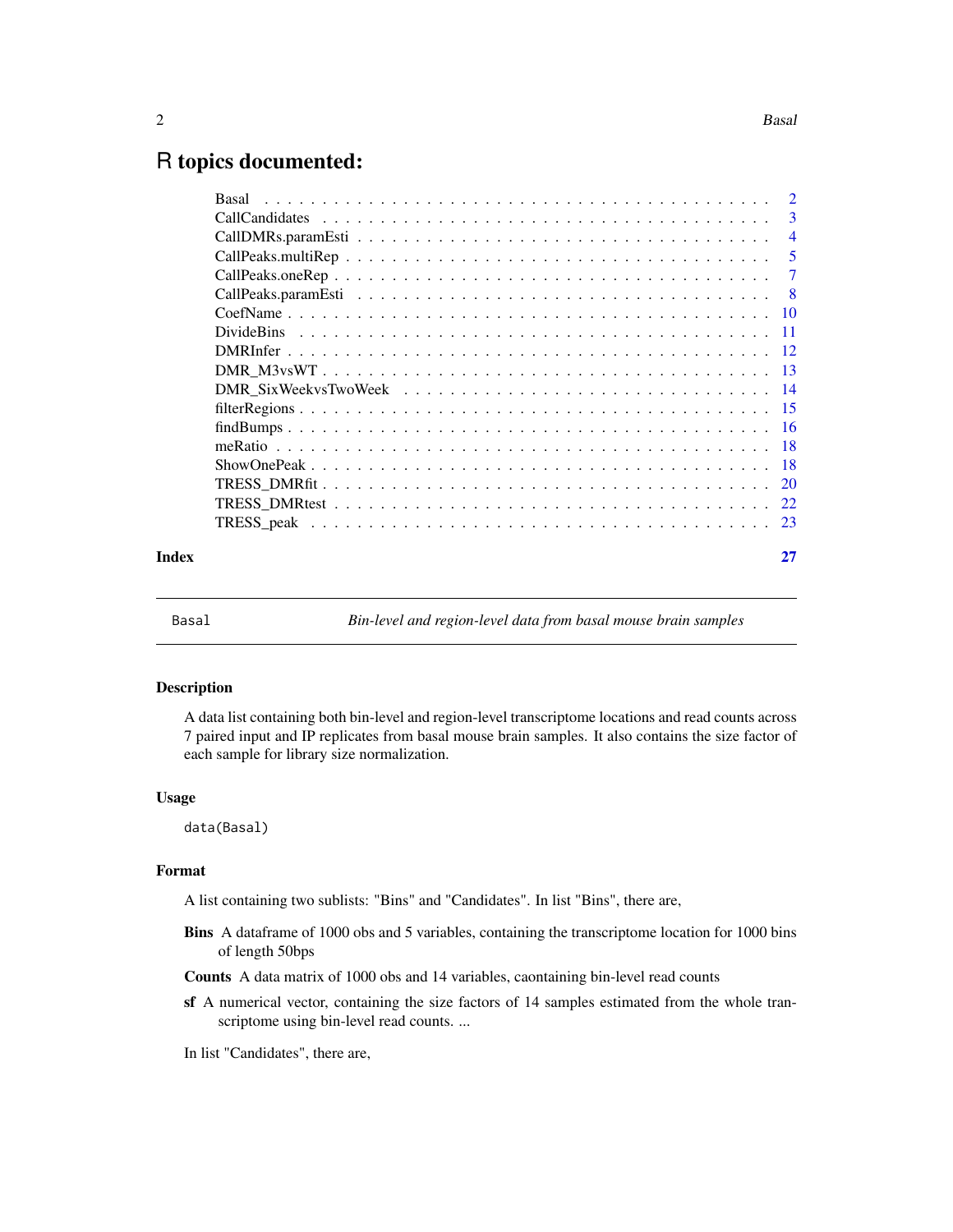#### <span id="page-2-0"></span>CallCandidates 3

Regions A dataframe of 500 obs and 5 variables, containing the transcriptome location of 8011 candidates.

Counts A data matrix of 500 obs and 14 variables, caontaining region-level read counts ...

Note, bins and regions may or may not overlap with each other, as both of them are respectively randomly selected from the whole set of bins and candidate regions. However, both data share the same size factor for each sample.

<span id="page-2-1"></span>CallCandidates *Call candidate m6A regions or candidate differential m6A regions.*

#### Description

This function first calls m6A bumps from each pair of input and IP sample using bin-level data. Then, bumps from all input and IP pairs are unioned together to obtain a list of candidate regions.

#### Usage

```
CallCandidates(Counts, bins,
               WhichThreshold ="fdr_lfc", pval.cutoff = 1e-5,
               fdr.cutoff = 0.05, lfc.cutoff = 0.7,
               windlen = 5, lowcount = 30)
```
#### Arguments

| Counts         | A data matrix containing bin-level (default 50bp) read counts in both IP and<br>input samples, where the sample order is: input1, ip1, input2, ip2,                                                                                                                                                                                                      |
|----------------|----------------------------------------------------------------------------------------------------------------------------------------------------------------------------------------------------------------------------------------------------------------------------------------------------------------------------------------------------------|
| bins           | A data frame containing the genomic coordinate of each bin of fixed length.                                                                                                                                                                                                                                                                              |
| WhichThreshold | A character specifying a criterion to select significant bins in bump finding using<br>an ad hoc algorithm. There are five options: "pval" (only use p-values), "fdr"<br>(only use FDR), "Ifc" (only use log fold change), "pval_lfc" (use both p-values<br>and log fold changes) and "fdr_lfc" (use FDR and log fold changes). Default is<br>"fdr_lfc". |
| pval.cutoff    | A constant indicating the cutoff for p-value. Default is 1e-05.                                                                                                                                                                                                                                                                                          |
| fdr.cutoff     | A constant indicating the cutoff for FDR. Default is 0.05.                                                                                                                                                                                                                                                                                               |
| lfc.cutoff     | A constant indicating the cutoff for log fold change. Default is 0.7 for fold<br>change of 2.                                                                                                                                                                                                                                                            |
| windlen        | An integer specifying the length of consecutive bins used in simple moving av-<br>erage smooth of log fold change. Default is 5.                                                                                                                                                                                                                         |
| lowcount       | An integer to filter out candidate regions with lower read counts in input. Default<br>is $30$ .                                                                                                                                                                                                                                                         |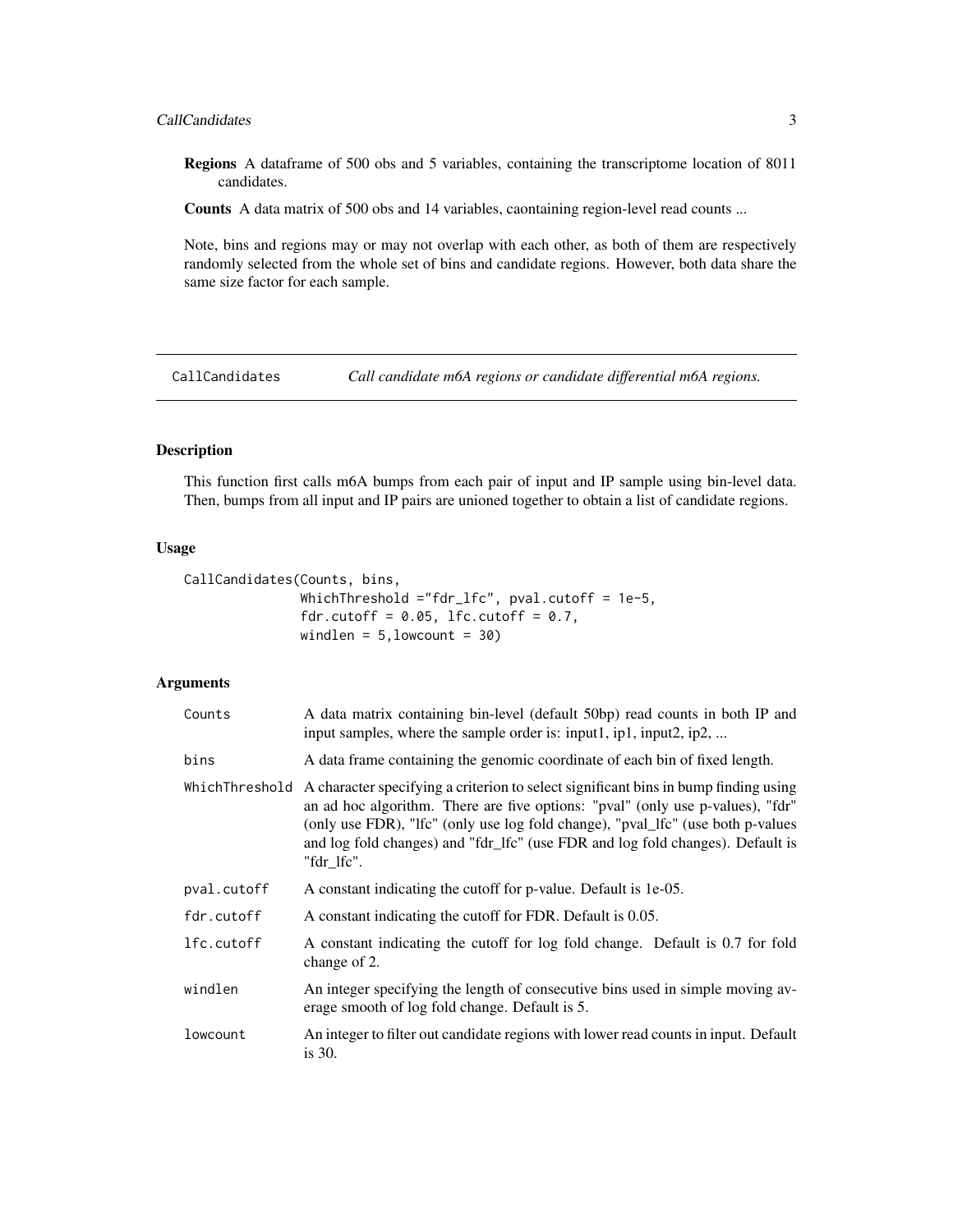#### <span id="page-3-0"></span>Details

The function involves three steps:

- Perform binomial test for each bin based bin-level counts
- Merge significant bins in each input \& IP pair to form bumps usng: [findBumps](#page-15-1)
- Combine bumps from all input \& IP pairs to construct a list of candidate regions.

#### Value

A list containing

| Regions | A data frame containing genomic coordinate for each candidate region.          |
|---------|--------------------------------------------------------------------------------|
| Counts  | A data matrix containing read counts of all samples for each candidate region. |

#### Examples

```
### A toy example, whose results do not have real applications.
data("Basal")
Candidates = CallCandidates(
   Counts = Basal$Bins$Counts,
   bins = Basal$Bins$Bins
   )
```
<span id="page-3-1"></span>CallDMRs.paramEsti *Model fitting and parameter estimation by TRESS for each candidate DMR.*

#### Description

TRESS models the read counts in candidate DMR using hierarchical negative binomial distribution, with methylation level of each DMR linked to multi-factors in the design by a linear framework. This function conducts model fitting, parameter estimation, and the variance-covariance matrix computation.

#### Usage

```
CallDMRs.paramEsti(counts, sf,
                   model, variable,
                   shrkPhi = TRUE,
                   addsuedo = FALSE)
```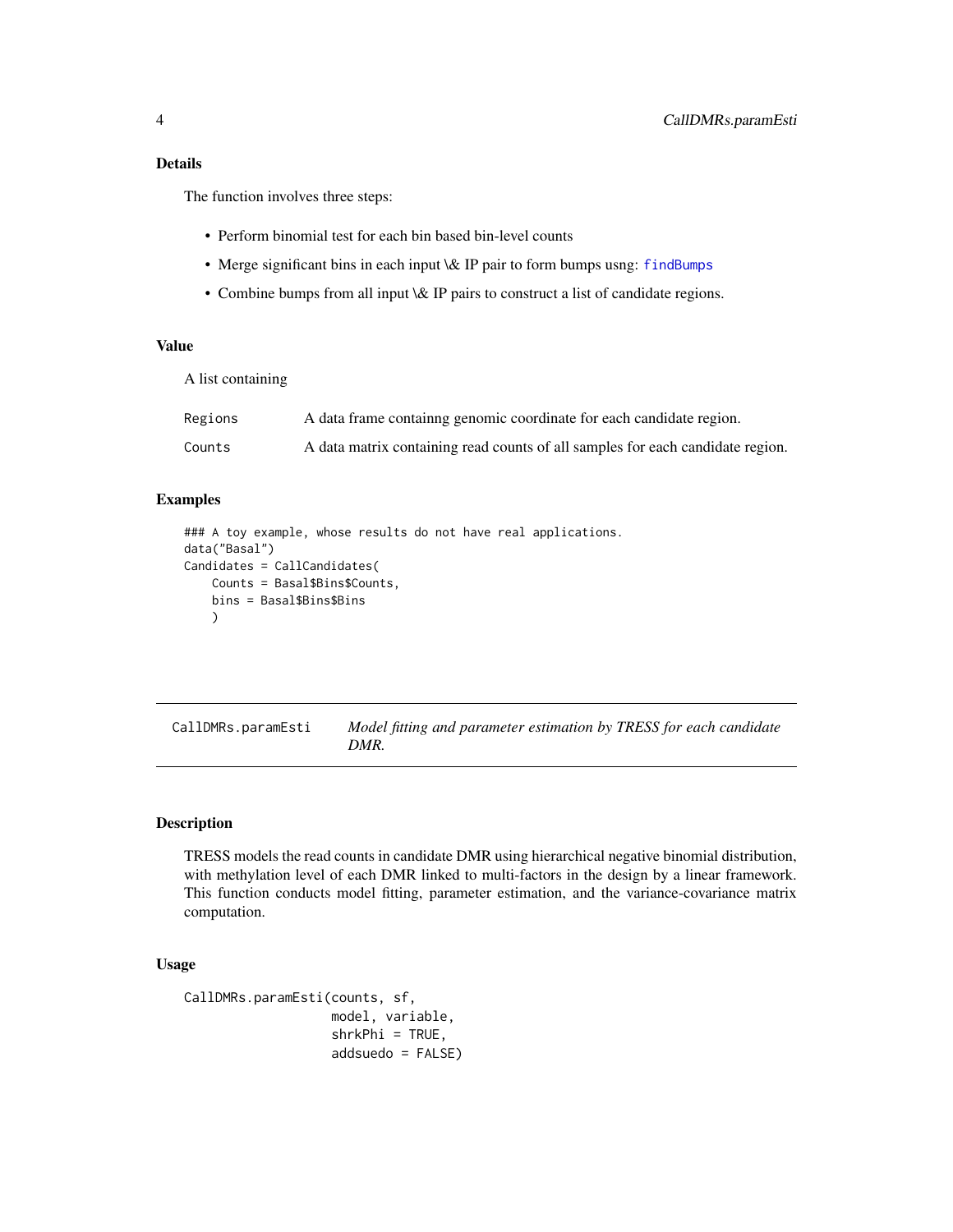#### <span id="page-4-0"></span>CallPeaks.multiRep 5

#### Arguments

| counts   | A data frame containing read counts in each candidate DMR across all samples.                                     |
|----------|-------------------------------------------------------------------------------------------------------------------|
| sf       | A numerical vector of size factors for all samples.                                                               |
| variable | A data frame containing condition information of all samples.                                                     |
| model    | A formula to specify which factor in "variable" to be included in model fitting.                                  |
| shrkPhi  | A logical value indicating whether conducting shringkage estimate for disper-<br>sion parameter. Default is TRUE. |
| addsuedo | A logical value indicating whether or not adding a psuedo count of 5 on raw<br>read counts. Default is FALSE.     |

#### Value

This function returns a list containing:

| Ratio  | A dataframe containing the IP/input ratio from all samples.   |
|--------|---------------------------------------------------------------|
| loglik | A numerical vector containing the log-likelihood of all DMRs. |
| Coef   | A matrix containing estimates of coefficients in the design.  |
| Cov    | A list of variance-covariance matrix estimates for all DMRs.  |

#### Examples

```
# A toy example
data(DMR_M3vsWT) # data from TRESS
variable = data.frame(predictor = rep(c("WT", "M3"), c(2, 2)))model = ~1+predictor
DMRfit = CallDMRs.paramEsti(
   counts = DMR_M3vsWT$Counts,
   sf = DMR_M3vsWT$sf,
   variable = variable,
   model = model)
```
<span id="page-4-1"></span>CallPeaks.multiRep *m6A peak calling with multiple replicates.*

#### Description

This function identifies and ranks significant m6A peaks, given candidate regions obtained from multiple paired of input \& IP replicates.

#### Usage

```
CallPeaks.multiRep(Candidates, mu.cutoff,
                   WhichThreshold = "fdr_lfc",
                   pval.cutoff = 1e-5,
                   fdr.cutoff = 0.05,
                   lfc.cutoff = 0.7)
```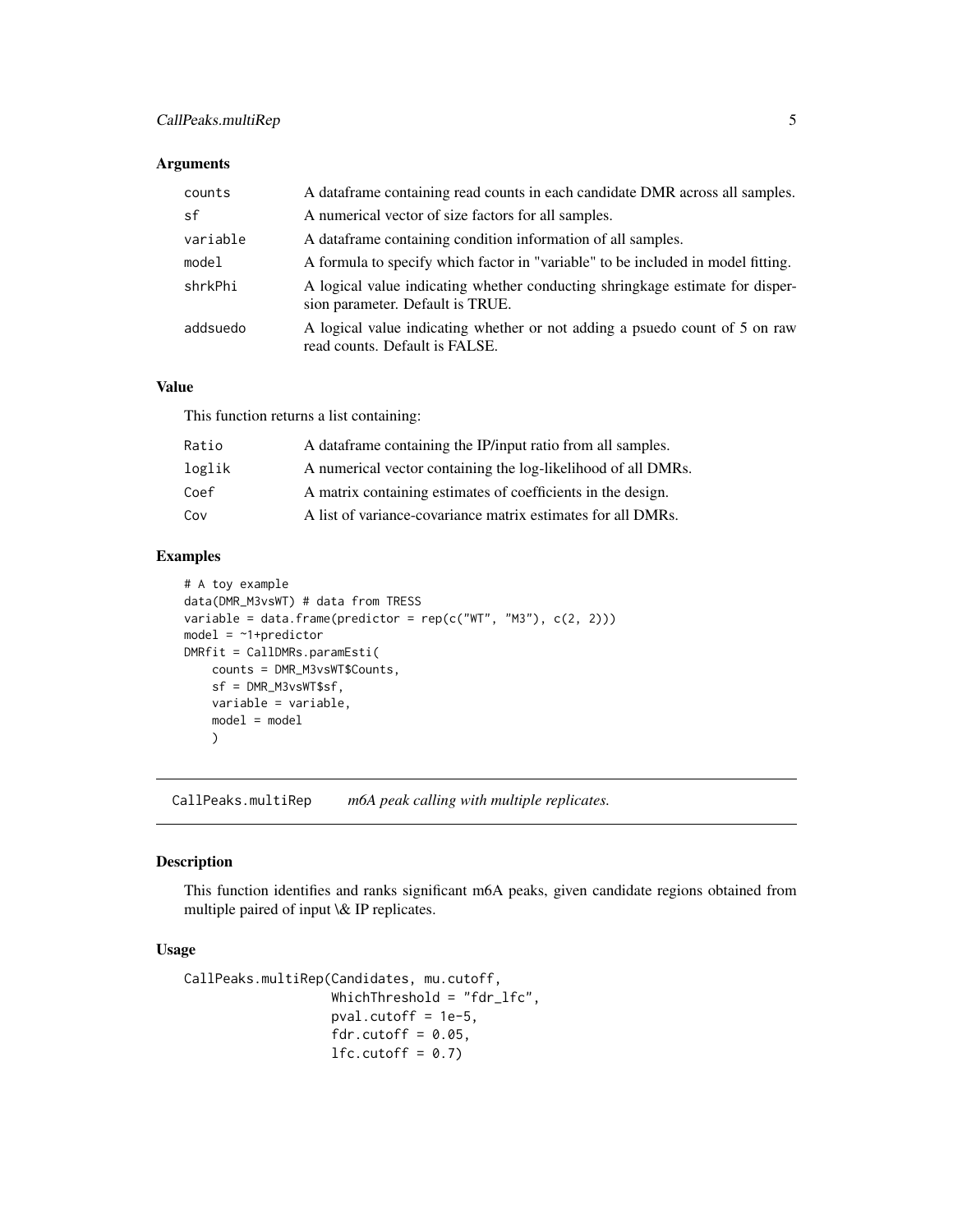#### <span id="page-5-0"></span>Arguments

| Candidates     | A list containing: genomic coordinates of each candidate region, read counts and<br>log fold change between IP and input in each candidate region. It also contains<br>the size factor of each sample.                                                                                                    |
|----------------|-----------------------------------------------------------------------------------------------------------------------------------------------------------------------------------------------------------------------------------------------------------------------------------------------------------|
| mu.cutoff      | A constant specifying the background methylation levels. This is estimated au-<br>to the first step of peak calling.                                                                                                                                                                                      |
| WhichThreshold | A character specifying a threshold for significant peaks. There are three op-<br>tions: "pval" (only use p-values), "fdr" (only use FDR), "Ifc" (only use log fold<br>change), "pval_lfc" (use both p-values and log fold changes) and "fdr_lfc" (use<br>FDR and log fold changes). Default is "fdr_lfc". |
| pval.cutoff    | A constant indicating the cutoff for p-value. Default is 1e-05.                                                                                                                                                                                                                                           |
| fdr.cutoff     | A constant indicating the cutoff for FDR. Default is 0.05.                                                                                                                                                                                                                                                |
| lfc.cutoff     | A constant indicating the cutoff for log fold change. Default is 0.7 for fold<br>change of 2.                                                                                                                                                                                                             |

#### Details

This function first calls [CallPeaks.paramEsti](#page-7-1) to conduct parameter estimation and hypothesis testing for all candidate m6A regions. Then it filters and ranks candidate regions using respective criteria to obtain a list of significant m6A peaks.

#### Value

The output is a dataframe whose columns are:

| chr       | Chromosome number of each peak.                                                                                       |
|-----------|-----------------------------------------------------------------------------------------------------------------------|
| start     | The start of genomic position of each peak.                                                                           |
| end       | The end of genomic position of each peak.                                                                             |
| strand    | The strand of each peak.                                                                                              |
| summit    | The summit of each peak.                                                                                              |
| lg.fc     | Log fold change between normalized IP and normalized input read counts.                                               |
| mu        | Methylation level of each peak if there are more than one replicates.                                                 |
| mu.var    | Estimated variance of methylation level for each peak, when there are more than<br>one replicates.                    |
| stats     | Wald test statistics of each peak, when there are more than one replicate.                                            |
| shrkPhi   | Shrinkage estimation of mehtylation dispersion for each peak, when there are<br>more than one replicates.             |
| shrkTheta | Shrinkage estimation for scale parameter theta in the gamma distribution, when<br>there are more than one replicates. |
| pvals     | P-value calculated based on the Wald-test.                                                                            |
| p.adj     | Adjusted p-values using Benjamini-Hochberg procedure.                                                                 |
| rSocre    | A score used to rank each peak. The higher the score, the higher the rank would<br>be.                                |

Note, there are additional columns with name "\*.bam". These columns contain the read counts from respective samples.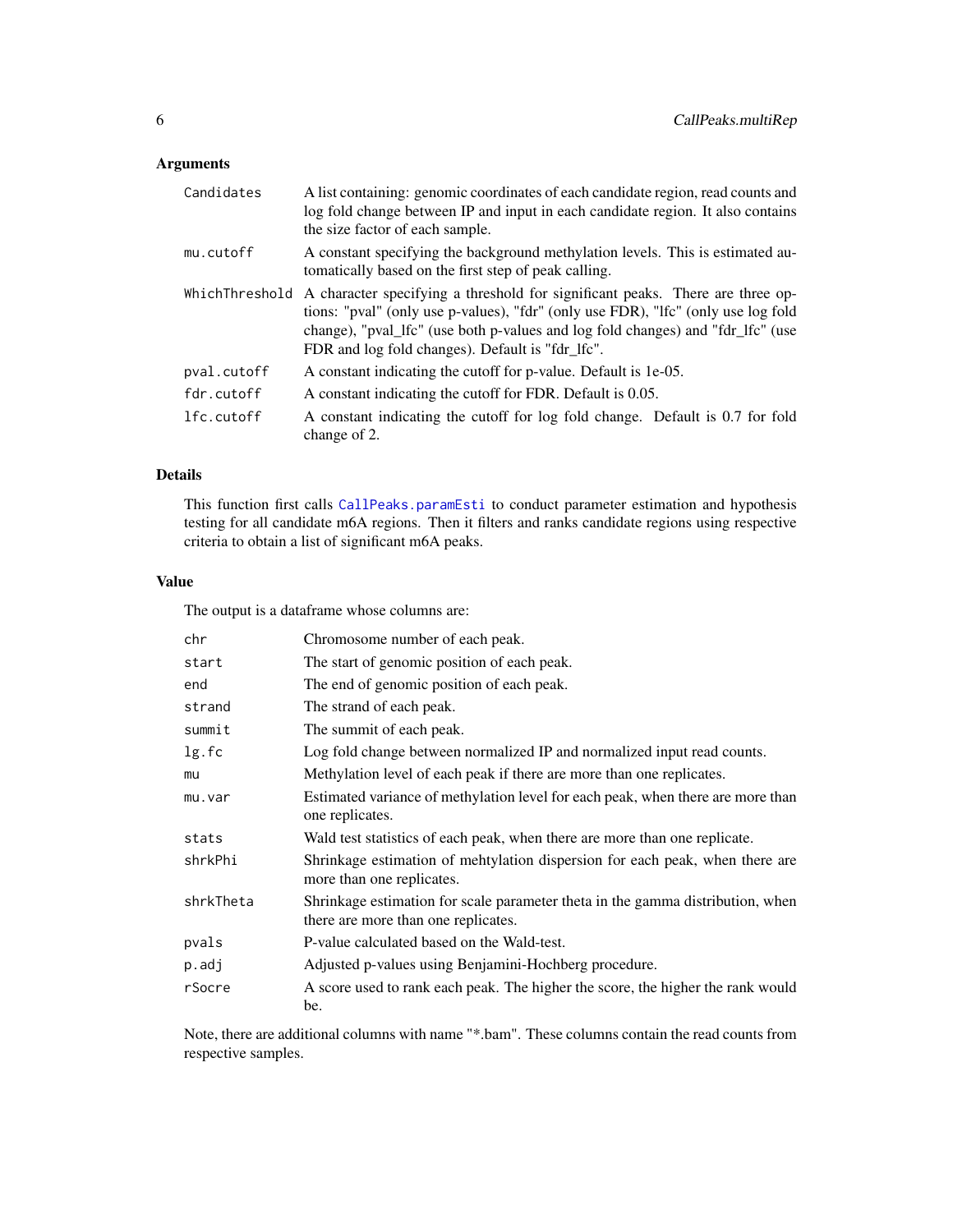#### <span id="page-6-0"></span>CallPeaks.oneRep 7

#### Examples

```
### A toy example
data("Basal")
CallPeaks.multiRep(
   Candidates = Basal$Candidates,
   mu.cutoff = 0.5)
```
<span id="page-6-1"></span>CallPeaks.oneRep *m6A peak calling with only one replicate.*

## Description

This function conducts peak calling for data when there is only one biological replicate of input and IP sample.

#### Usage

```
CallPeaks.oneRep(Counts, bins, sf = NULL,
                 WhichThreshold = "fdr_lfc",
                 pval.cutoff = 1e-05, fdr.cutoff = 0.05,
                 1fc.cutoff = 0.7, windlen = 5, lowCount = 10)
```
#### Arguments

| Counts         | A two-column data matrix containing bin-level read counts for both IP and input<br>samples.                                                                                                                                                                                                                                                              |
|----------------|----------------------------------------------------------------------------------------------------------------------------------------------------------------------------------------------------------------------------------------------------------------------------------------------------------------------------------------------------------|
| sf             | A numerical vector containg size factors of both IP and input samples. It can<br>be provided by the user, or automatically estimated using "Counts". Default is<br>NULL.                                                                                                                                                                                 |
| bins           | A data frame containing the genomic locations (chr, start, end, strand) of each<br>bin.                                                                                                                                                                                                                                                                  |
| WhichThreshold | A character specifying a criterion to select significant bins in bump finding using<br>an ad hoc algorithm. There are five options: "pval" (only use p-values), "fdr"<br>(only use FDR), "Ifc" (only use log fold change), "pval_Ifc" (use both p-values<br>and log fold changes) and "fdr_lfc" (use FDR and log fold changes). Default is<br>"fdr_lfc". |
| pval.cutoff    | A constant indicating a cutoff for p-value. Default is 1e-05.                                                                                                                                                                                                                                                                                            |
| fdr.cutoff     | A constant indicating a cutoff for FDR. Default is 0.05.                                                                                                                                                                                                                                                                                                 |
| lfc.cutoff     | A constant indicating a cutoff for log fold change. Default is 0.7 for fold change<br>of $2$ .                                                                                                                                                                                                                                                           |
| windlen        | An integer specifying the length of consecutive bins used in simple moving av-<br>erage smooth of log fold change. Default is 5.                                                                                                                                                                                                                         |
| lowCount       | An integer to filter out m6A regions with lower read counts. Default is 10.                                                                                                                                                                                                                                                                              |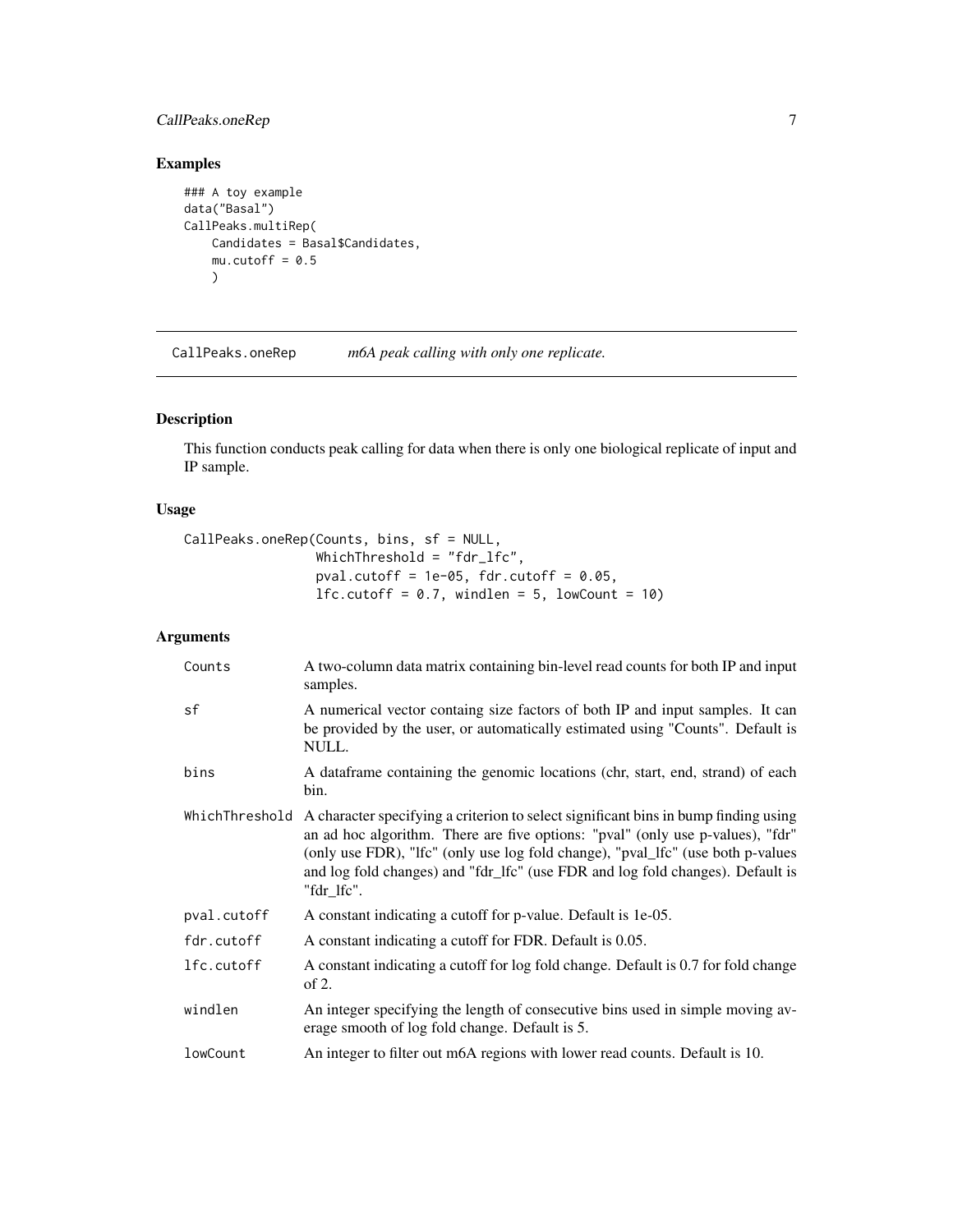#### <span id="page-7-0"></span>Details

When there is only one replicate, TRESS assigns a p-value for each bin based on the binomial test. Then it calls candidates with the same algorithm used when there are multiple biological replicates. Binomal tests are performed one more time to select significant candidates as final list of peaks.

#### Value

It returns an excel containing the information for each peak:

| chr      | Chromosome number of each peak.                                         |
|----------|-------------------------------------------------------------------------|
| start    | The start of genomic position of each peak.                             |
| end      | The end of genomic position of each peak.                               |
| strand   | The strand of each peak.                                                |
| summit   | The summit of each peak.                                                |
| pvals    | P-value for each peak calculated based on binomial test.                |
| p.adj    | Adjusted p-values using Benjamini-Hochberg procedure.                   |
| $lg$ .fc | Log fold change between normalized IP and normalized input read counts. |
|          |                                                                         |

Note, there are additional columns with name "\*.bam". These columns contain the read counts from IP and input samples.

#### Examples

```
## A toy example
data("Basal")
bincounts = Basal$Bins$Counts[, 1:2]
sf0 = Basal$Bins$sf[1:2]
bins = Basal$Bins$Bins
peaks = CallPeaks.oneRep(Counts = bincounts,
                         sf = sf0, bins = bins)
head(peaks, 3)
```
<span id="page-7-1"></span>CallPeaks.paramEsti *Parameter estimation in m6A peak calling with multiple replicates.*

#### Description

This function estimates all involved parameters in Bayesian hierarchical negative binomial model, which is built for read counts from candidate regions generated from multiple input & IP replicates.

#### Usage

```
CallPeaks.paramEsti(mat, sf = NULL, cutoff = NULL,
                    update = "Joint",
                    trans = NULL,
                    optM = "L-BFGS-B",
                    myfscale = -1e+06)
```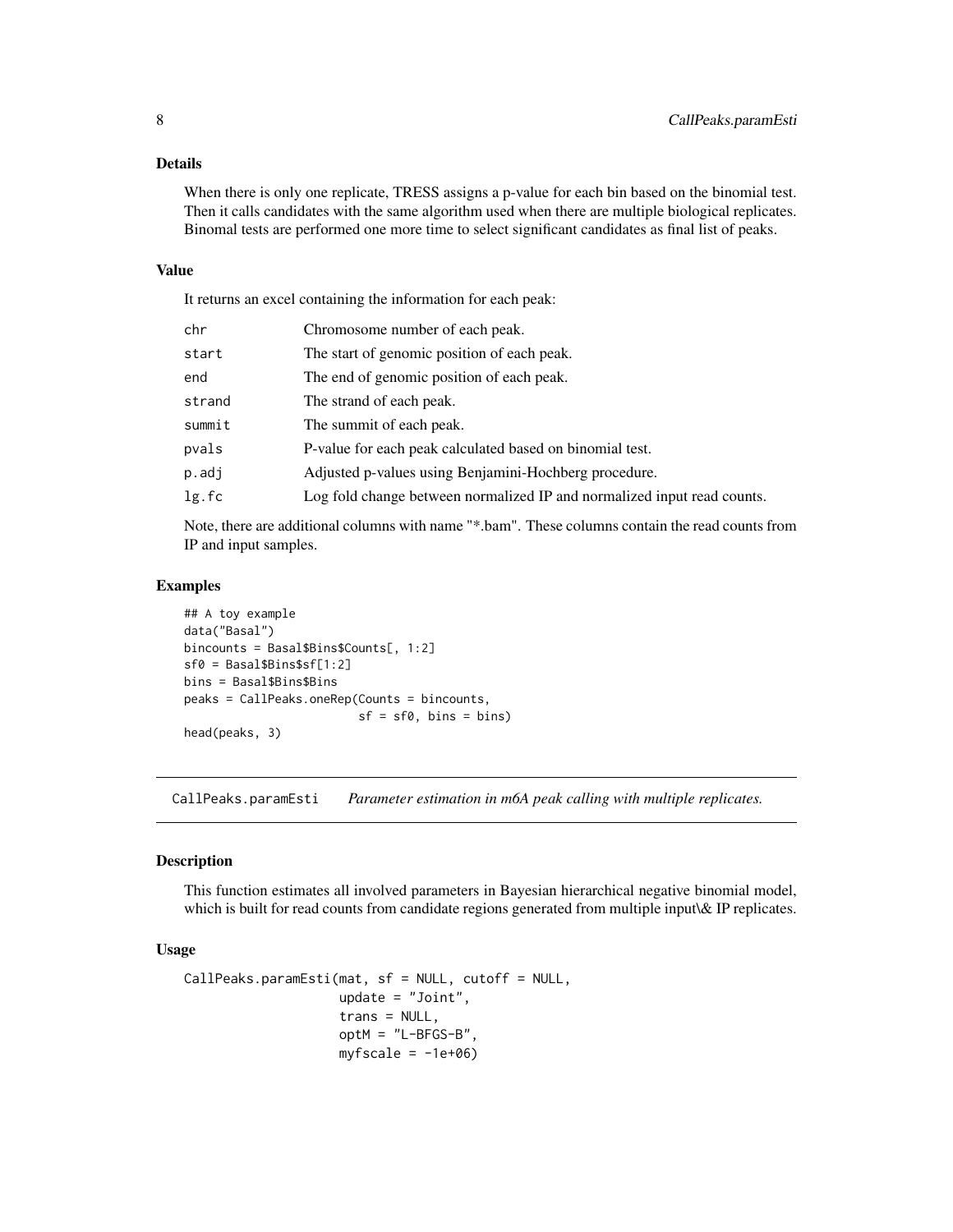#### <span id="page-8-0"></span>Arguments

| mat      | A matrix containing read counts from all paired input \& input replicates. The<br>order of samples are: input1, IP1, input2, IP2,                                                                                                                                                                                                                                                                                                                                                                                    |
|----------|----------------------------------------------------------------------------------------------------------------------------------------------------------------------------------------------------------------------------------------------------------------------------------------------------------------------------------------------------------------------------------------------------------------------------------------------------------------------------------------------------------------------|
| sf       | A vector of size factors for each sample. It can be provided by the users or<br>estimated automatically from the data. Default is NULL.                                                                                                                                                                                                                                                                                                                                                                              |
| cutoff   | Background methylation level, which can be automatically estimated based on<br>the background read counts in IP and input samples, or provided by users. De-<br>fauls is NULL.                                                                                                                                                                                                                                                                                                                                       |
| update   | A logical value indicating whether jointly estimating the nuisance parameter<br>theta with dispersion parameter phi listed in the proposed model. Possible op-<br>tions are "OnlyPhi", "Iterative" and "Joint". "OnlyPhi" means only updating<br>phi_i using R function optimize while fixing parameter theta as the plug-in<br>moment estimator; "Iterative" means iteratively updating and phi using R func-<br>tion optimize; "Joint" means updating them together using R function optim.<br>Default is "Joint". |
| optM     | A charactor value to specify which optimization algorithm used in the R func-<br>tion optim. The options are: "Nelder-Mead", "BFGS", "CG", "L-BFGS-B",<br>"SANN" and "Brent". Default is "L-BFGS-B". See more details in help pages<br>of optim.                                                                                                                                                                                                                                                                     |
| trans    | Needed when **optM $==$ "Nelder-Mead"**. It specifies which transformation<br>function used in the estimation of dispersion and/or theta parameter(s) which<br>are subjected to the nonnegative constraints. Possible options are "sin()" and<br>"exp()". Default is NULL.                                                                                                                                                                                                                                           |
| myfscale | A stop criteria in optim. Default is -1e+06.                                                                                                                                                                                                                                                                                                                                                                                                                                                                         |

#### Details

This function mainly involves three estimation procedures:

- Estimate methylation levels
- Estimate dispersion parameters and the variance of the estimated methylation levels
- Calculate test statistics and p-values. Also, it calculates a score used for peak ranking.

#### Value

| mu        | Estimation of methylation levels of all peaks.                                                                                        |
|-----------|---------------------------------------------------------------------------------------------------------------------------------------|
| mu.var    | Estimated variance for estimated methylation level.                                                                                   |
| shrkPhi   | Shrinkage estimator for dispersion parameter phi_i.                                                                                   |
| shrkTheta | Shrinkage estimator for parameter theta i if update $==$ "Joint" or "Iterative".<br>Otherwise it would be a plug-in moment estimator. |
| stats     | Wald-test statisites.                                                                                                                 |
| pvals     | P-values derived from normal distribution based on the Wald-test statisites.                                                          |
| p.adj     | Adjusted p-values using Benjamini-Hochberg procedure.                                                                                 |
| rSocre    | A score used to ranke each region. The higher the score, the higher the rank<br>would be.                                             |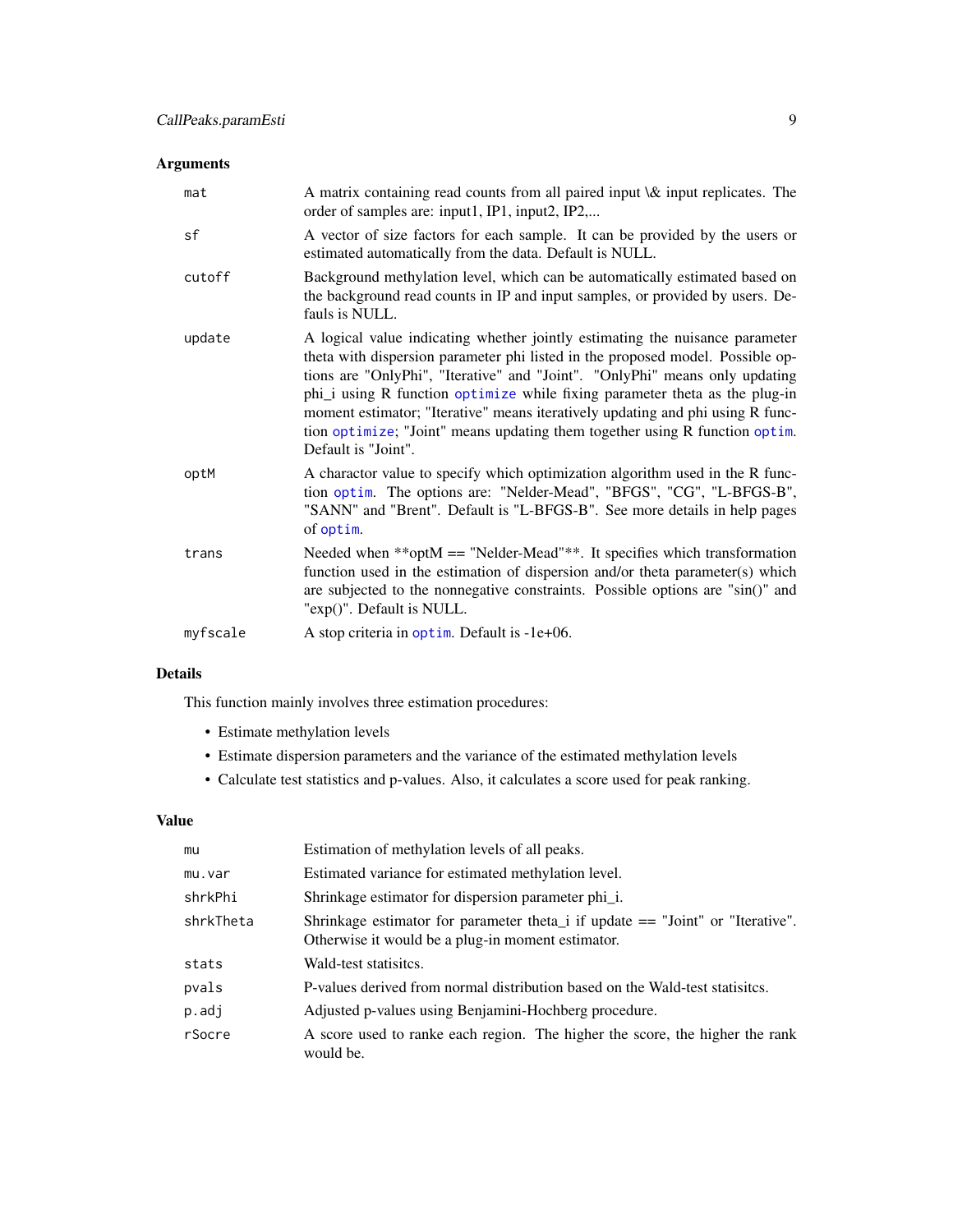#### Examples

```
### A toy example using basal samples from mouse cortex
data("Basal")
res = CallPeaks.paramEsti(
   mat = as.matrix(Basal$Candidates$Counts),
   sf = Basal$Bins$sf,
   cutoff = 0.5)
```
CoefName *Obtain the name of each coefficient in design matrix.*

#### Description

This functions returns the name of each coefficient in the design, for the convenience of constructing correct contrast for hypothesis testing.

#### Usage

CoefName(DMR)

#### Arguments

DMR A list which is the output from [TRESS\\_DMRfit](#page-19-1).

#### Value

A character vector containing the name of each coefficient in design matrix.

#### Examples

```
data("DMR_SixWeekvsTwoWeek")
design = data.frame(time = rep(c("2wk", "6wk"), each = 4),region = rep(rep(c("Cortex", "Hypothalamus"),
                                       each = 2), 2))
model = \neg1 + time + region + time*region
DMRfit = CallDMRs.paramEsti(
   counts = DMR_SixWeekvsTwoWeek$Counts,
   sf = DMR_SixWeekvsTwoWeek$sf,
   variable = design,
   model = model)
CoefName(DMRfit)
```
<span id="page-9-0"></span>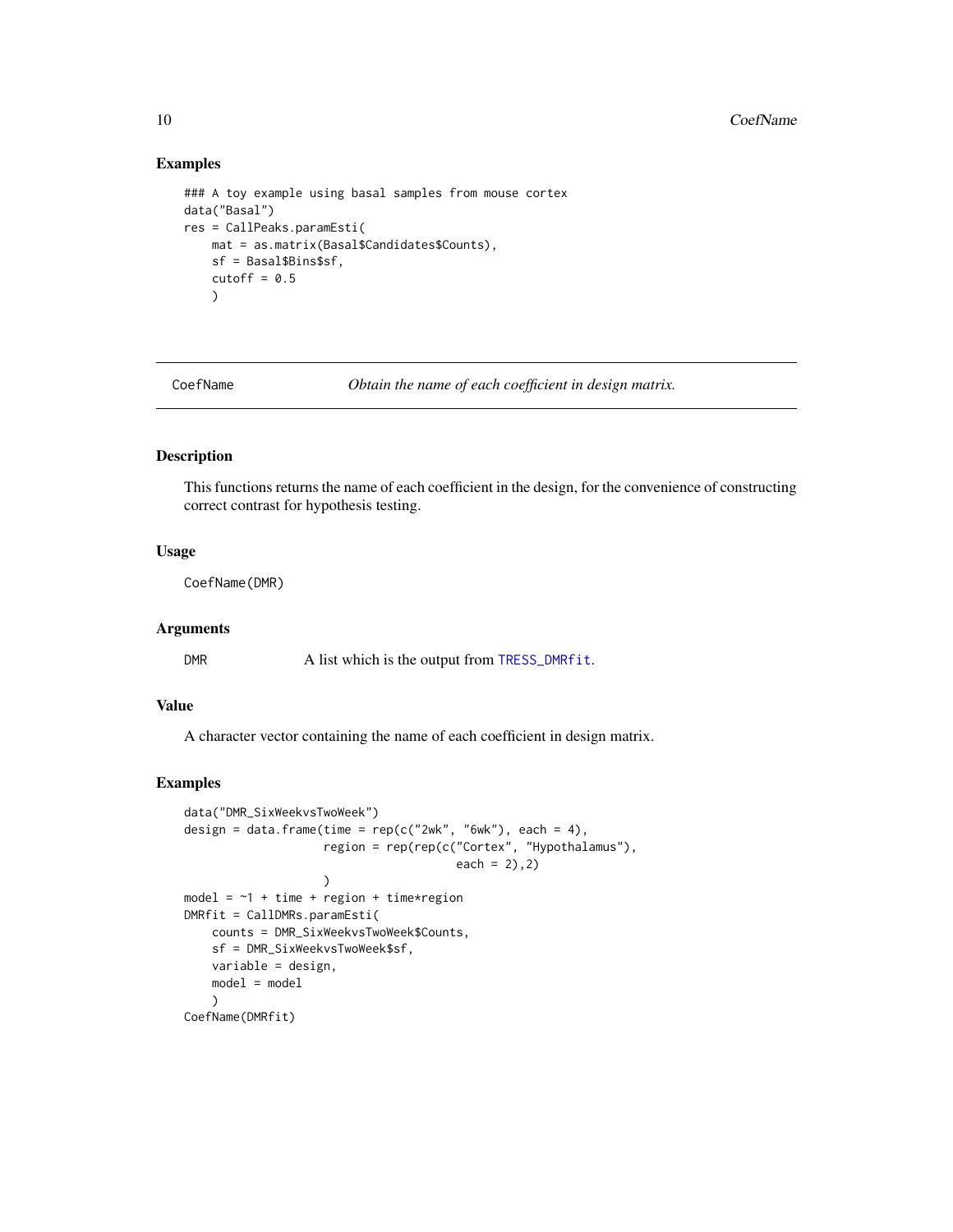<span id="page-10-1"></span><span id="page-10-0"></span>

#### Description

This function first divides the whole genome into equal-sized bins and then calculates read counts in each bin for all samples. The number of bins depends on the input annotation file, bin size and whether or not including intronic regions.

#### Usage

```
DivideBins(IP.file, Input.file, Path_To_AnnoSqlite,
           InputDir,OutputDir, experimentName,
           binsize = 50, filetype = "bam",
           IncludeIntron = FALSE)
```
#### Arguments

| A vector of characters containing the name of BAM files for all IP samples.                                             |
|-------------------------------------------------------------------------------------------------------------------------|
| A vector of characters containing the name of BAM files for all input control<br>samples.                               |
| Path_To_AnnoSqlite                                                                                                      |
| A character to specify the path to a "*. Sqlite" file used for genome annotation.                                       |
| experiment Name A character to specify a name for output results.                                                       |
| A numerical value to specify a size of window to bin the genome and get bin-<br>level read counts. Default value is 50. |
| A character to specify the format of input data. Possible choices are: "bam",<br>"bed" and "GRanges". Default is "bam". |
| A character to specify the input directory of all BAM files.                                                            |
| A character to specify an output directory to save all results. Default is NA,<br>which will not save any results.      |
| A logical value indicating whether to include (TRUE) intronic regions or not<br>(False). Default is FALSE.              |
|                                                                                                                         |

#### Value

The value returned by this function is a list containing two components:

| bins     | A data frame containing the genomic cordinates of all bins.                                                                                                                                                                |
|----------|----------------------------------------------------------------------------------------------------------------------------------------------------------------------------------------------------------------------------|
| binCount | A M-by-N matrix containg bin-level read counts in M bins and N samples,<br>where N is two times of the length of "IP.file" or "Input.file". The column order<br>depends on the sample order in "Input.file" and "IP.file". |

If the "OutputDir" is specified, then both genomic bins and corresponding bin-level read counts would be saved as an ".rda" file.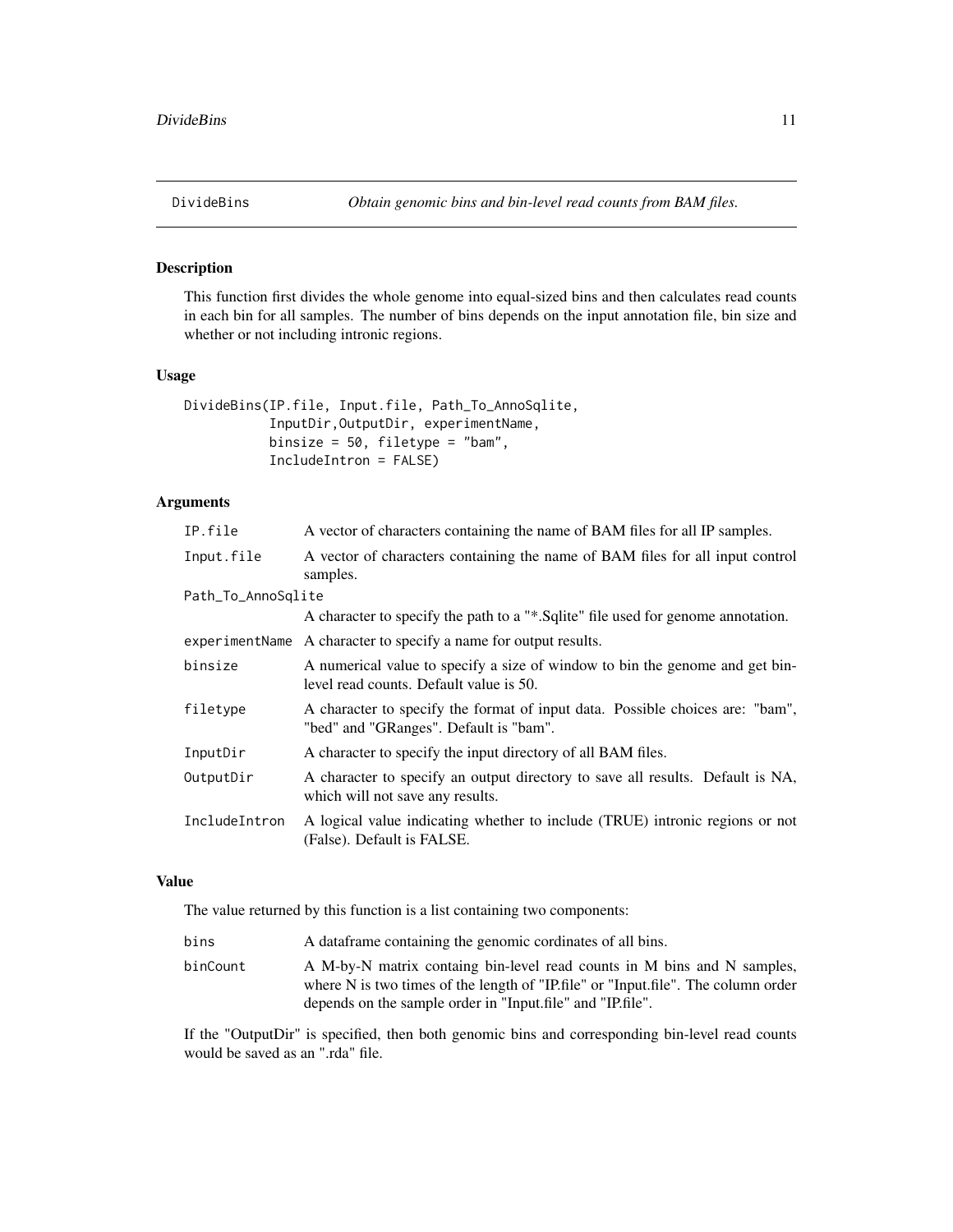#### Examples

```
# use data in pakage datasetTRES
# available on github, which can be installed by
# install_github("https://github.com/ZhenxingGuo0015/datasetTRES")
## Not run:
library(datasetTRES)
IP.file = c("cb_ip_rep1_chr19.bam", "cb_ip_rep2_chr19.bam")
Input.file = c("cb_input_rep1_chr19.bam", "cb_input_rep2_chr19.bam")
BamDir = file.path(system.file(package = "datasetTRES"), "extdata/")
Path_sqlit = file.path(system.file(package = "datasetTRES"),
 "extdata/mm9_chr19_knownGene.sqlite")
#OutDir = "/Users/zhenxingguo/Documents/research/m6a/packagetest"
allBins = DivideBins(
   IP.file = IP.file,
    Input.file = Input.file,
   Path_To_AnnoSqlite = Path_sqlit,
    InputDir = BamDir
   )
```
## End(Not run)

DMRInfer *P-value calculation given Wald statistics.*

#### **Description**

This function calculates p-values for candidate DMRs given Wald statistics, using respectively twocomponent mixtures of normal, truncated normal and standard normal distributions.

#### Usage

```
DMRInfer(stat, nullModel = "standN")
```
#### Arguments

|                                                                                    | stat | A vector containing Wald statistics of all candidate DMRs.                                                                                                   |
|------------------------------------------------------------------------------------|------|--------------------------------------------------------------------------------------------------------------------------------------------------------------|
| nullModel<br>mixed gaussian and truncated normal respectively. Defult is "standN". |      | A character to specify a method to calculate p-value based on the statistics.<br>It can be "stand N", "2mix" and "trun N" for standard normal, two-component |

#### Details

In addition to standard normal distribution, TRESS provides another two distributions to calculate p-values given Wald statistics, in case that statistics are inflated by potentially underestimated dispersion in data.

One is two-component mixtures of normal distribution, where TRESS assumes that,

$$
T_w \sim pN(0, \sigma_0^2) + (1 - p)N(0, \sigma_1^2)
$$

<span id="page-11-0"></span>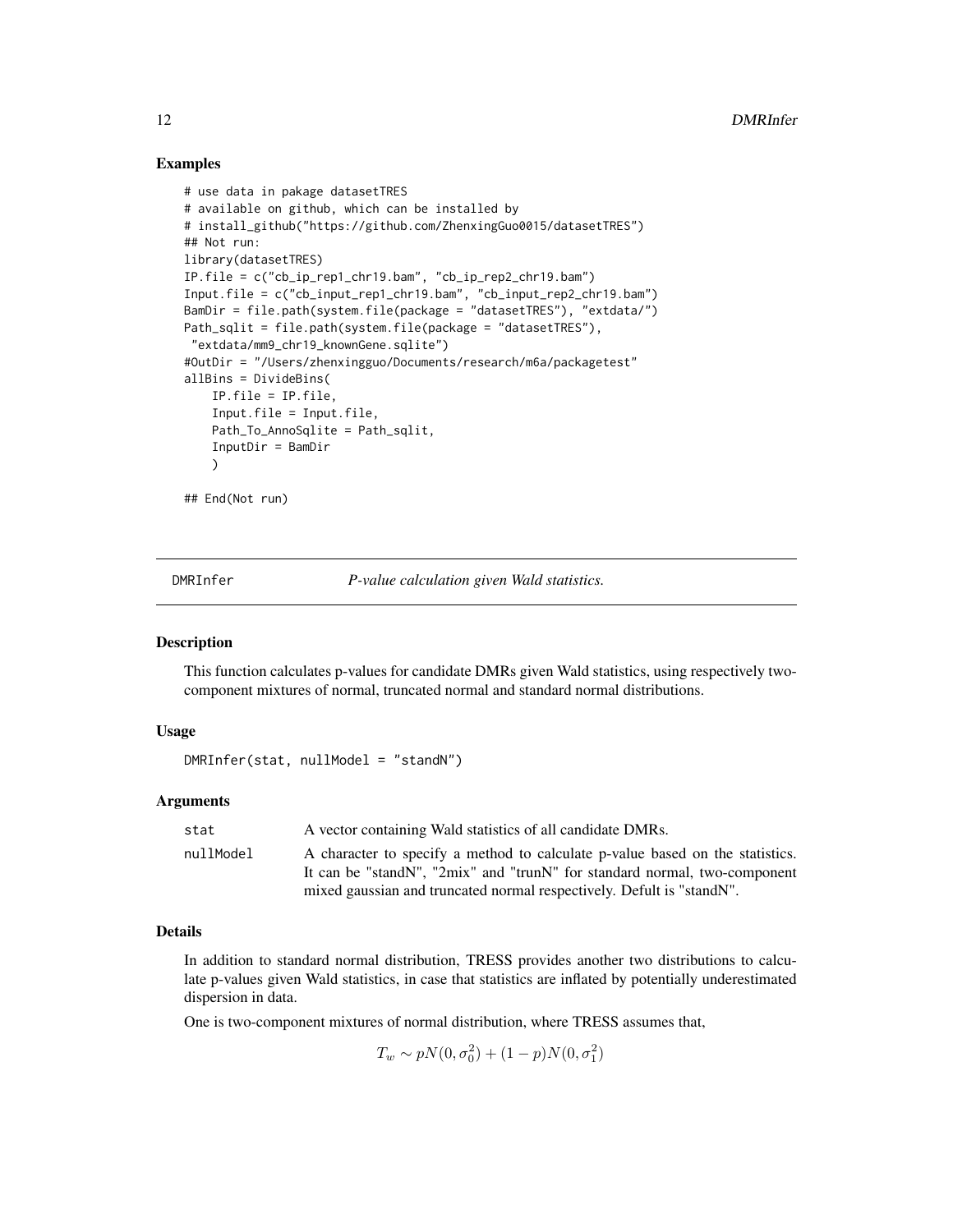<span id="page-12-0"></span>where  $T_w$  is Wald statistics,  $\sigma_0$  and  $\sigma_1$  are standard deviations of distribution that  $T_w$  follows under null and alternative hypothesis in [TRESS\\_DMRtest](#page-21-1). P-values for  $T_w$  are calculated using  $N(0,\hat{\sigma}_0^2).$ 

The other one is truncated normal distribution, where TRESS assumes that,

$$
tT_w \sim pN(0, \sigma^2)
$$

where  $tT_w = T_w \in [-b, b]$ . Here,  $T_w$  within range [-b, b] is assumed to sampled from null distribuion  $N(0, \sigma^2)$ . For this truncated normal distribution, TRESS explores different values for boundary b ranging from 1.5 to 2 by step 0.1. TRESS estimates a  $\hat{\sigma}$  for each of 6 boundaries. If  $\hat{\sigma}_{max} - \hat{\sigma}_{min} > 0.5$ , TRESS calculates p-values for  $T_w$  using  $N(0, \hat{\sigma}_{min}^2)$ . Otherwise, p-values are obtained using  $N(0, \hat{\sigma}^2)$ , with  $\hat{\sigma}$  estimated under  $b = 2$ .

#### Value

This function returns a dataframe containing p-values and Benjamini-Hochberg procedure adjusted p-values.

#### Examples

```
### use a randomly generated toy data as an
### illustrate of DMRInfer
set.seed(12345)
p = 0.8nsites = 10000
flag.TP = rep(NA, nsites)
T_w = rep(NA, nsites)
for (i in seq_len(nsites)) {
 u = runif(1, min = 0, max = 1)if(u < p){
    flag.TP[i] = FALSET_w[i] = rnorm(1, 0, sd = 1)}else{
    flag.TP[i] = TRUE
    T_w[i] = rnorm(1, 0, sd = 5)}
}
res = DMRInfer(stat = T_w, nullModel = "standN")sum(res$padj < 0.05 & !flag.TP)/sum(res$padj < 0.05)
res = DMRInfer(stat = T_w, nullModel = "2mix")sum(res$padj < 0.05 & !flag.TP)/sum(res$padj < 0.05)
res = DMRInfer(stat = T_w, nullModel = "trunn")sum(res$padj < 0.05 & !flag.TP)/sum(res$padj < 0.05)
```
DMR\_M3vsWT *Transcriptome location and read counts of 200 candidate DMRs, and size factors.*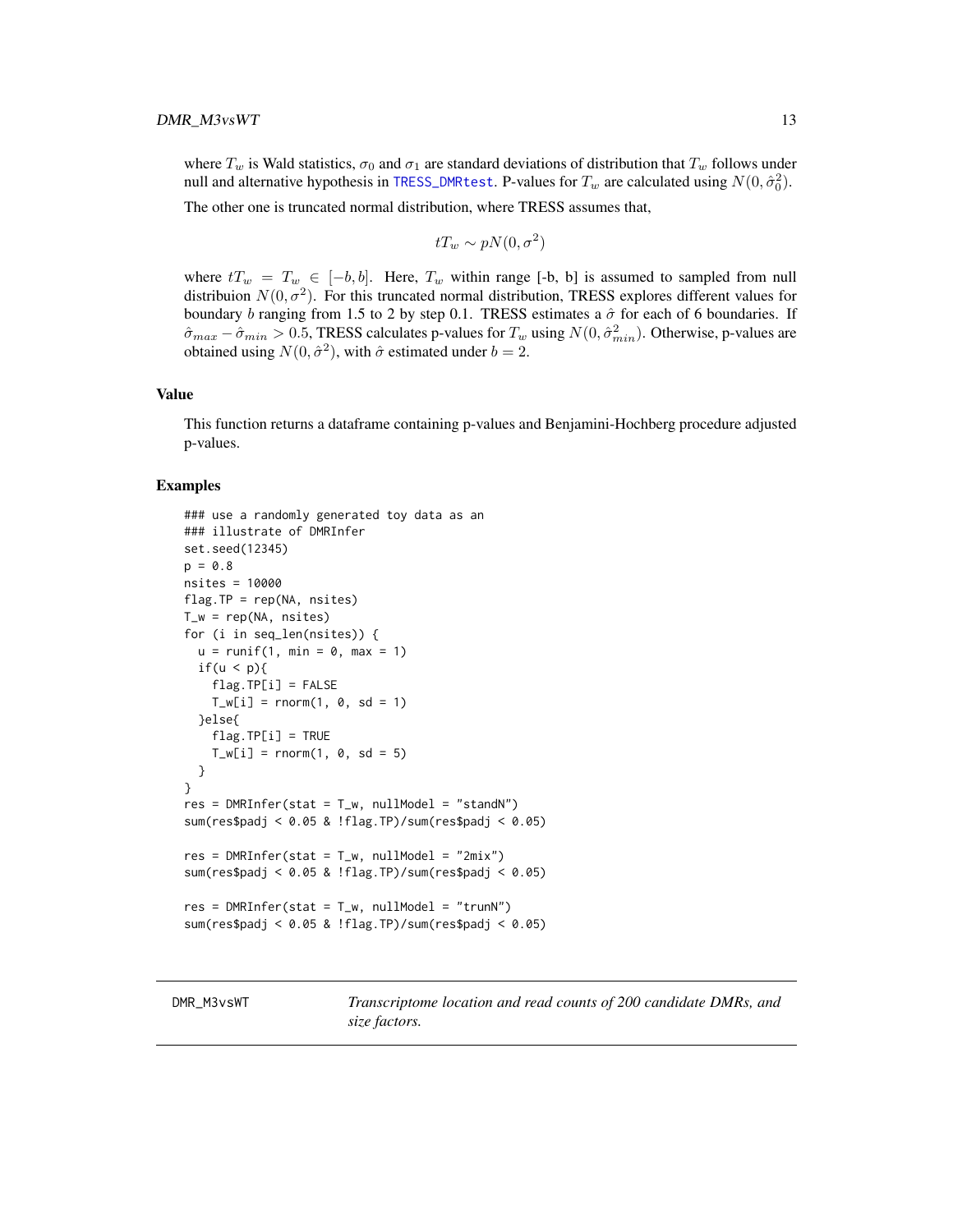#### <span id="page-13-0"></span>Description

A dataset containing the transcriptome location, read counts of 200 candidate DMRs from 4 samples. Each sample contains two paired of IP and input replicates. It also contains size factors estimated from the whole transcriptome to normalize sequencing depth of each sample. In addition, a small proportion of transcriptome bins and their read counts are also included for the purpose of visualizing individual DMR.

#### Usage

data(DMR\_M3vsWT)

#### Format

A list with 5 elements

- Regions A dataframe of 200 obs and 5 variables, containing the transcriptome location of each candidate DMR.
- Counts A dataframe of 200 obs and 8 variables, caontaining the read counts for candidate DMRs. The counts are from both Wild type and METTL3-Knockout samples. Each has two paired of IP and input replicates.
- sf A numerical vector, containing the size factors of each sample estimated from the whole transcriptome
- Bins A dataframe of 737 obs and 5 variables, containing the transcriptome location of bins overlapping with a small subset of 200 candidate DMRs.

BinsCounts Read counts (200-by-8) correspond to "Bins". ...

DMR\_SixWeekvsTwoWeek *Transcriptome location and read counts of 200 candidate DMRs.*

#### Description

A data list which consists of the transcriptome location and read counts of 200 candidate DMRs from 8 mouse brain samples. Each sample has two paired IP and input replicates. It also contains the size factor of each sample and the estimated methylation ratio in each sample for 200 canidate DMRs.

#### Usage

data(DMR\_SixWeekvsTwoWeek)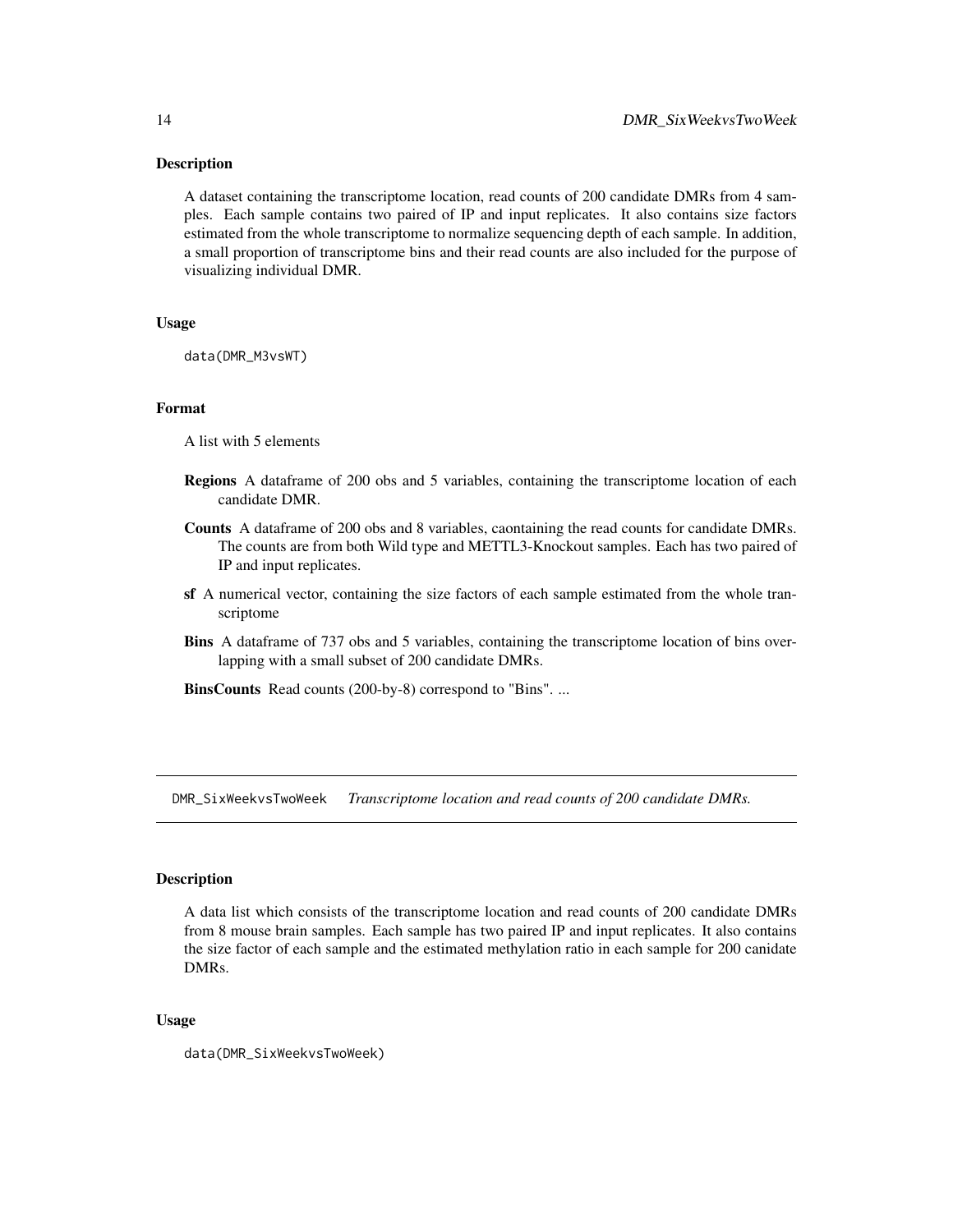#### <span id="page-14-0"></span>filterRegions 15

#### Format

A list with 4 elements

- Regions A dataframe of 200 obs and 5 variables, containing the transcriptome location for 200 candidate DMRs from two mouse brain regions at two time points.
- Counts A dataframe of 200 obs and 16 variables, caontaining candidate DMR read counts in each paired IP and input replicate of all 8 samples.
- sf A numerical vector, containing the size factors of all samples estimated from the whole transcriptome
- MeRatio A data matrix of 200-by-8, containing the estimated methylation ratio for each sample.

filterRegions *Pre-filtering of candidate DMRs.*

#### Description

...

This function filters out candidate DMRs who have small (e.g., less than 25% quantile) marginal coefficient of variation (CV) in methylation ratio.

#### Usage

```
filterRegions(Candidates, quant = 0.25)
```
#### Arguments

| Candidates | A list containing "Counts", "Regions", "sf" for read counts, genomic coordi-                                                    |
|------------|---------------------------------------------------------------------------------------------------------------------------------|
|            | nate of each candidate DMR and size factor of all samples. See output of<br>CallCandidates.                                     |
| quant      | A percentage to specify a quantile cutoff. Regions with CV smaller than this<br>quantile would be filtered out. Default is 25%. |

#### Value

A list with the same structure with input "Candidates" but with a smaller number of candidate DMRs.

#### Examples

```
# A toy example
data(DMR_M3vsWT) # data from TRESS
sub.DMR_M3vsWT = filterRegions(DMR_M3vsWT)
```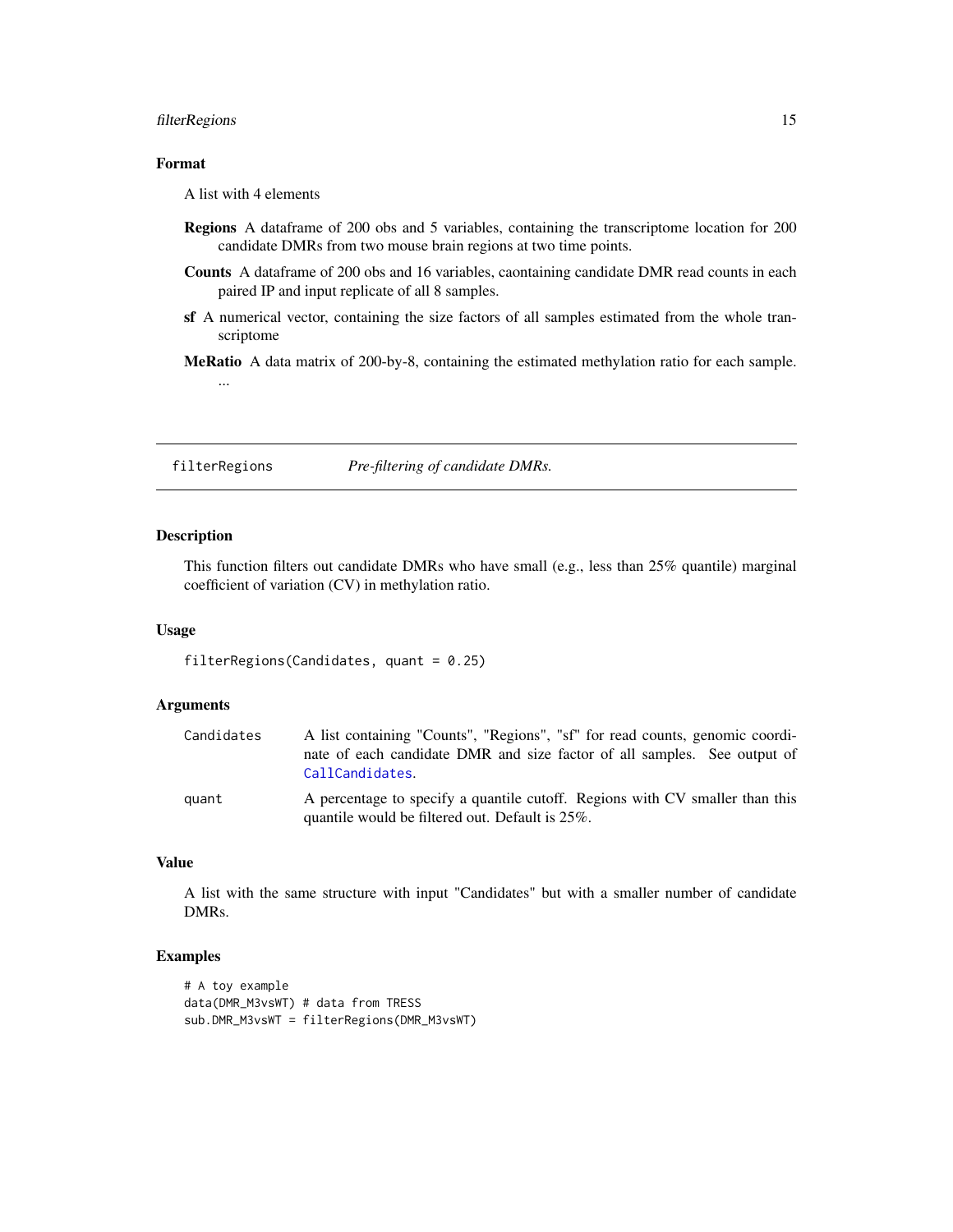<span id="page-15-1"></span><span id="page-15-0"></span>

#### Description

This function constructs transcriptome m6A bumps for each input \& IP replicate, by merging together bins having significant enrichment of IP over input control reads.

#### Usage

```
findBumps(chr, pos, strand, x, count,
          use = "pval",pval.cutoff,
          fdr.cutoff,
          lfc.cutoff,
          sep = 2000,
          minlen = 100,
          minCount = 3,
          dis.merge = 100,
          scorefun = mean,
          sort = TRUE)
```
#### Arguments

| chr         | Chromosome number of all bins.                                                                                                                                                                                                                                                                                                                                                                                                                                                                                                  |
|-------------|---------------------------------------------------------------------------------------------------------------------------------------------------------------------------------------------------------------------------------------------------------------------------------------------------------------------------------------------------------------------------------------------------------------------------------------------------------------------------------------------------------------------------------|
| pos         | Transcriptome start position of all bins.                                                                                                                                                                                                                                                                                                                                                                                                                                                                                       |
| strand      | Strand of all bins.                                                                                                                                                                                                                                                                                                                                                                                                                                                                                                             |
| $\times$    | A data frame containing the p-values, fdrs and log fold changes of all bins.                                                                                                                                                                                                                                                                                                                                                                                                                                                    |
| count       | Read counts in each bin from paired input and IP sample.                                                                                                                                                                                                                                                                                                                                                                                                                                                                        |
| use         | A character to specify which criterion to select significant bins. It takes among<br>"pval", "fdr", "lfc", "pval_lfc" and "fdr_lfc". "pval": The selection is only based<br>on P-values; "fdr": The selection is only based on FDR; "Ifc": The selection<br>is only based on log fold changes between normalized IP and normalized input<br>read counts; "pval_lfc": The selection is based on both p-values and log fold<br>changes; "fdr_lfc": The selection is based on both FDR and log fold changes.<br>Default is "pval". |
| pval.cutoff | A numerical value to specify a cutoff for p-value. Default is 1e-5.                                                                                                                                                                                                                                                                                                                                                                                                                                                             |
| fdr.cutoff  | A numerical value to specify a cutoff for fdr. Default is 0.05.                                                                                                                                                                                                                                                                                                                                                                                                                                                                 |
| lfc.cutoff  | A numerical value to specify a cutoff for log fold change between normalized<br>IP and input read counts. Default is 0.7 for fold change of 2.                                                                                                                                                                                                                                                                                                                                                                                  |
| sep         | A constant used divide genome into consecutive sequenced regions. Any two<br>bins with distance greater than sep will be grouped into different regions. De-<br>fault is 2000.                                                                                                                                                                                                                                                                                                                                                  |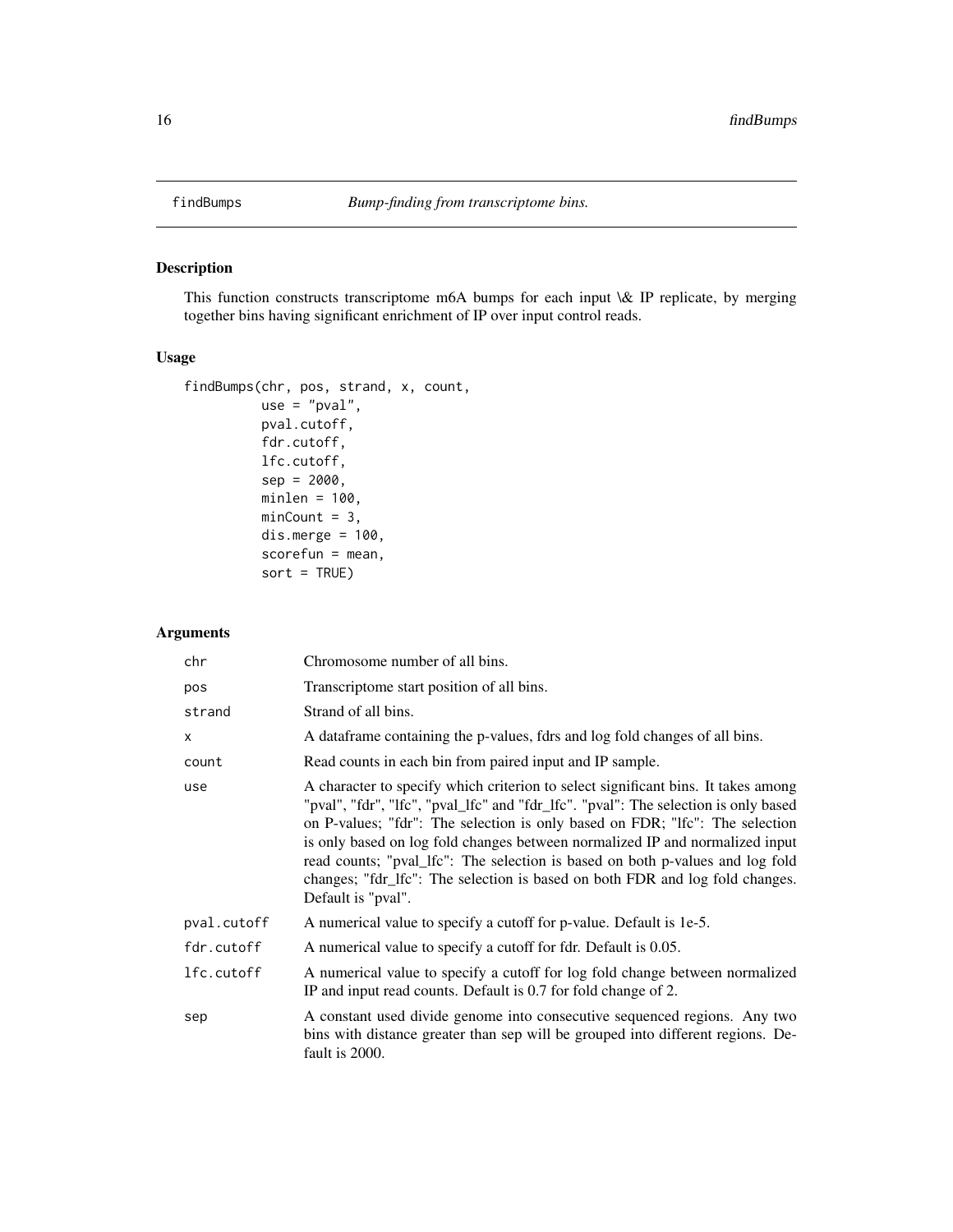#### findBumps 17

| minlen    | A constant to select bumps who have minimum length of minlen. Default is 100.                                                                                                                     |
|-----------|---------------------------------------------------------------------------------------------------------------------------------------------------------------------------------------------------|
| minCount  | A constant to select bumps who have at least minlen number of bins. Default is<br>3.                                                                                                              |
| dis.merge | A constant. Any twp bumps with distance smaller than distmerge would be<br>merged. Default is 100.                                                                                                |
| scorefun  | A character indicating a function used to assign a score for each bump base on<br>p-values of all spanned bins. Default is "mean", meaning that the score is an<br>average of bin-level p-values. |
| sort      | A logical value indicating whether rank (TRUE) bumps with the score output<br>from scorefun or not (FALSE). Default is TRUE.                                                                      |

#### Value

This function returns a dataframe containing the chromosome, start position, end position, length, strand, summit, total read counts (both IP and input) and score of each bump.

#### Examples

```
### Use example dataset "Basal" in TRESS
### to illustrate usage of this function
data("Basal")
bins = Basal$Bins$Bins
Counts = Basal$Bins$Counts
sf = Basal$Bins$sf
colnames(Counts)
dat = Counts[, 1:2]
thissf = sf[1:2]### pvals based on binomial test
idx = rowsums(data) > 0Pvals = rep(1, nrow(data))Pvals[idx] = 1 - \text{pbinom}(\text{dat}[\text{idx}, 2],rowSums(dat[idx, ]),
                        prob = 0.5)
### lfc
c0 = mean(as.matrix(data), na.rm = TRUE) ### pseudocount
lfc = log((dat[, 2]/thissf[2] + c0)/(dat[, 1]/thissf[1] + c0))x.vals = data.frame(pvals = Pvals,
                    fdr = p.addjust(Pvals, method = "fdr"),lfc = lfc### find bumps based on pvals, fdr or lfc
Bumps = findBumps(chr = bins$chr,
                  pos = bins$start,
                  strand = bins$strand,
                  x = x.values,
                  use = "fdr_lfc",fdr.cutoff = 0.01,
                  lfc.cutoff = 0.5,
                  count = dat)head(Bumps, 3)
```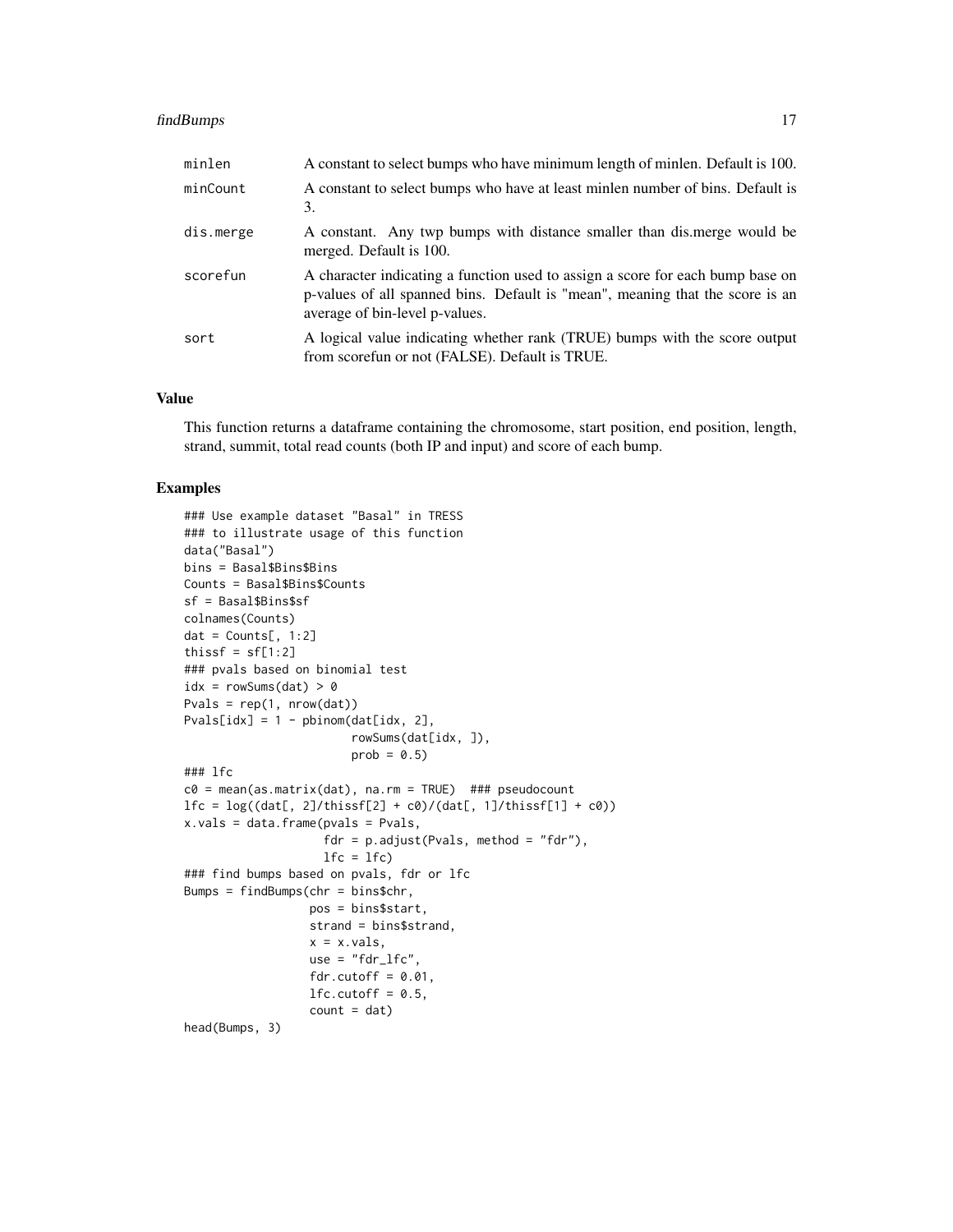<span id="page-17-0"></span>

#### Description

This function calculates, for each candidate region, the enrichment of normalized IP read counts versus the sum of normalized IP and input control read counts.

#### Usage

meRatio(counts, sf)

#### Arguments

| counts | A data matrix containing read counts in each region across sample input1, ip1,<br>input2, $ip2$ , input3, $ip3$ ,                                                          |
|--------|----------------------------------------------------------------------------------------------------------------------------------------------------------------------------|
| sf     | A numerical vector containing the size factor of each sample, which is used for<br>sequencing depth normalization. The sample order here is the same as that in<br>counts. |

#### Value

ratio A numerical data matrix containing the methylation ratio of each candidate region across all samples. Here, the number of columns is half of the number of columns in read count matrix.

#### Examples

```
data("Basal")
## methylatinon ratio
Ratio = meRatio(
    counts = Basal$Candidates$Counts,
    sf = Basal$Bins$sf
    \mathcal{L}head(Ratio, 3)
```
ShowOnePeak *Visulization of a single peak along the genome.*

#### Description

This function plots the estimated methylation level (as bars) of each bin within a peak for each replicate, and the corresponding normalized input read depth (grey curve).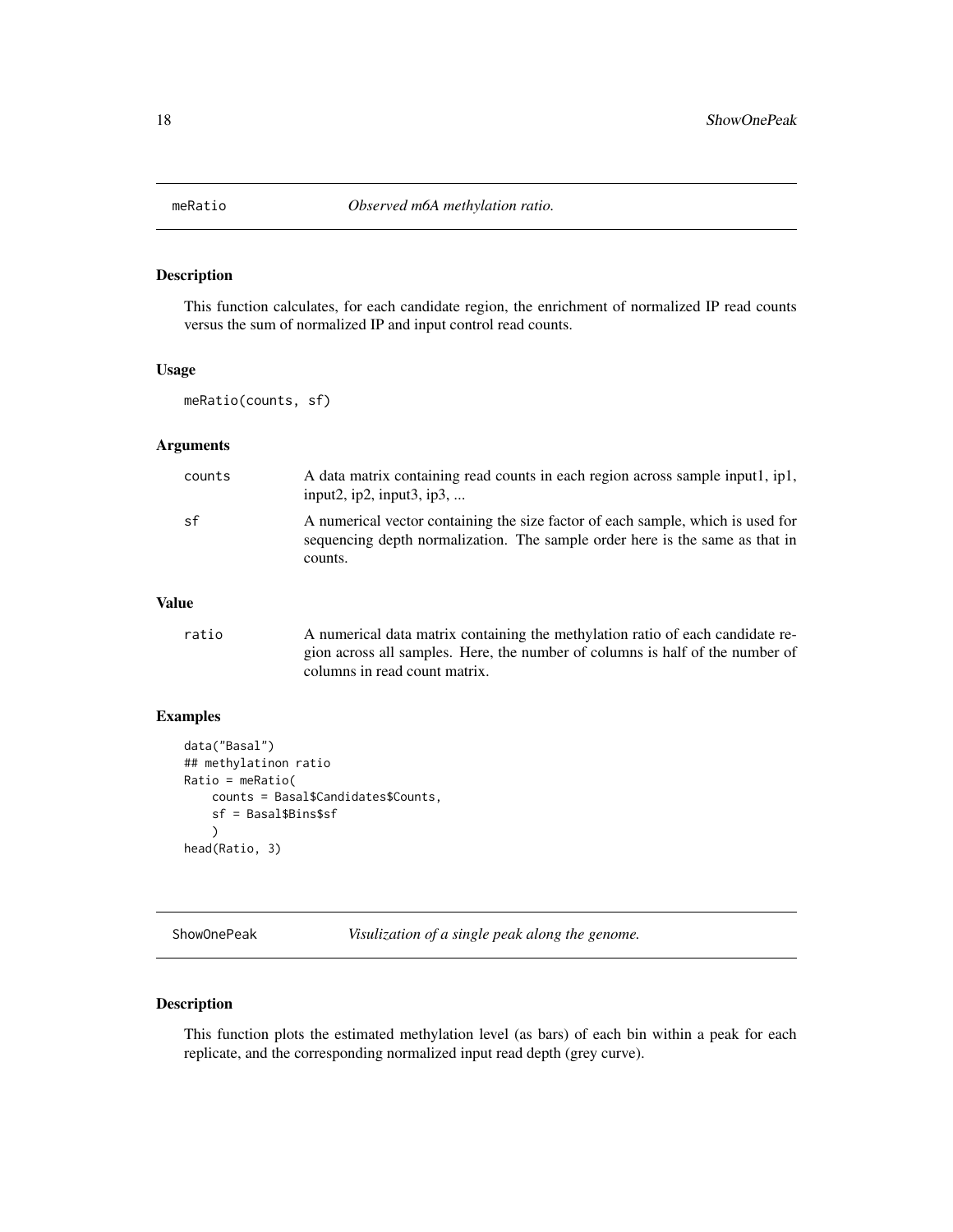#### ShowOnePeak 19

#### Usage

```
ShowOnePeak(onePeak, allBins, binCounts,
           isDMR = FALSE,Sname = NULL,
           ext = 500, ylim = c(0, 1)
```
#### Arguments

| onePeak   | A one-row data frame containing the genomic position of a single peak: chr,<br>start, end, strand.                              |
|-----------|---------------------------------------------------------------------------------------------------------------------------------|
| allBins   | A data frame contaning genomic position of all bins used to call peaks: chr, start,<br>end, strand.                             |
| binCounts | A data frame contaning the read counts of all bins for each replicate. The sample<br>order is: input1, ip1, input2, ip2,        |
| isDMR     | A logical value indicating whether the input region is DMR. Default is FALSE.                                                   |
| Sname     | Sample names. If is DMR = TRUE, then it will be used as the title of each plot.                                                 |
| ext       | An integer indicating the length of base paris to extend the region on both sides:<br>(start - ext, end + ext). Default is 500. |
| ylim      | The range of y-axis to plot. Default is $c(0, 1)$                                                                               |

#### Value

It only generates a plot. No specific output.

#### See Also

ShowOneDMR from "DSS" package.

#### Examples

```
### read peaks
peaks = read.table(file.path(system.file(package = "TRESS"),
                             "extdata/examplebyBam_peaks.xls"),
                   sep = " \tt \verb|', header = TRUE)
### load annotation and bin counts
load(file.path(system.file(package = "TRESS"),
               "extdata/examplebyBam.rda"))
allBins = as.data.frame(bins$bins)
colnames(allBins)[1] = "chr"
allBins$strand = binStrand
for (i in 1:4) {
  ShowOnePeak(
  onePeak = peaks[i,],
  allBins = allBins, binCounts = allCounts
  )
}
```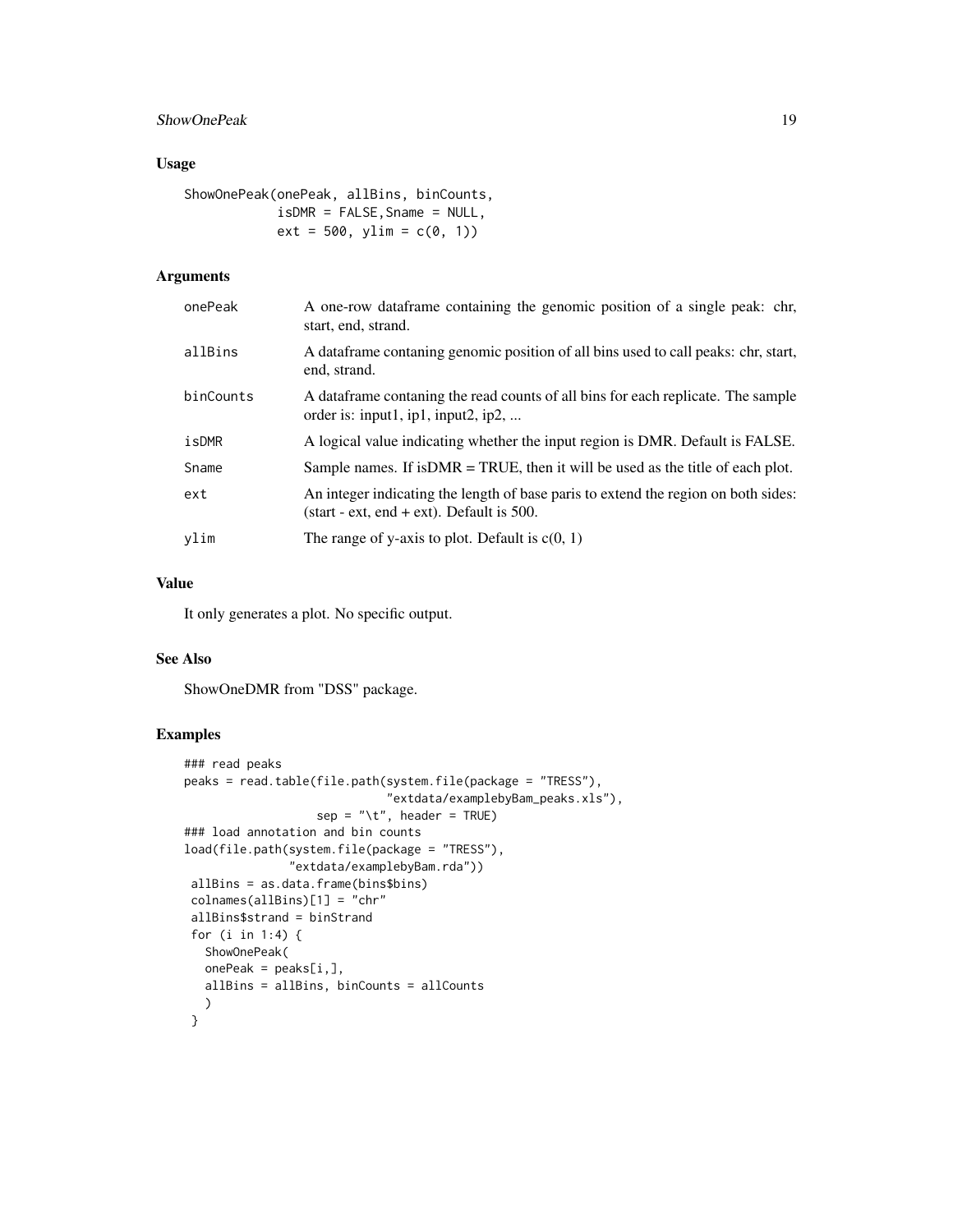<span id="page-19-1"></span><span id="page-19-0"></span>

#### Description

This function performs differential m6A analysis through the following three steps:

- Divide the whole genome to obtain bin-level read counts: [DivideBins](#page-10-1)
- Call candidate differential m6A methylation regions (DMRs): [CallCandidates](#page-2-1)
- Model fitting on candidate DMRs based on Negative Binomial distribution: [CallDMRs.paramEsti](#page-3-1)

#### Usage

```
TRESS_DMRfit(IP.file, Input.file, Path_To_AnnoSqlite,
             variable = NULL, model = NULL,
             InputDir, OutputDir = NA,
             experimentName = NA,
             binsize = 50,
             filetype = "bam",
             IncludeIntron = FALSE,
             filterRegion = TRUE,
             shrkPhi = TRUE,
             addsuedo = FALSE)
```
#### Arguments

| IP.file            | A vector of characters containing the name of BAM files for all IP samples.                                                            |
|--------------------|----------------------------------------------------------------------------------------------------------------------------------------|
| Input.file         | A vector of characters containing the name of BAM files for all input control<br>samples.                                              |
| Path_To_AnnoSqlite |                                                                                                                                        |
|                    | A character to specify the path to a "*.sqlite" file used for genome annotation.                                                       |
| variable           | A data frame containing condition information of all samples. Default is NULL.                                                         |
| model              | A formula to specify which factor in "variable" will be included into design for<br>model fitting. Default is NULL.                    |
| InputDir           | A character to specify the input directory of all BA, files.                                                                           |
| OutputDir          | A character to specify an output directory to save bin-level and region-level data.<br>Default is NA, which will not save any results. |
| experimentName     | A character to specify the name of results if "OutputDir" is provided.                                                                 |
| binsize            | A numerical value to specify the size of window to bin the genome. Default<br>value is 50.                                             |
| filetype           | A character to specify the format of input data. Possible choices are: "bam",<br>"bed" and "GRanges". Default is "bam".                |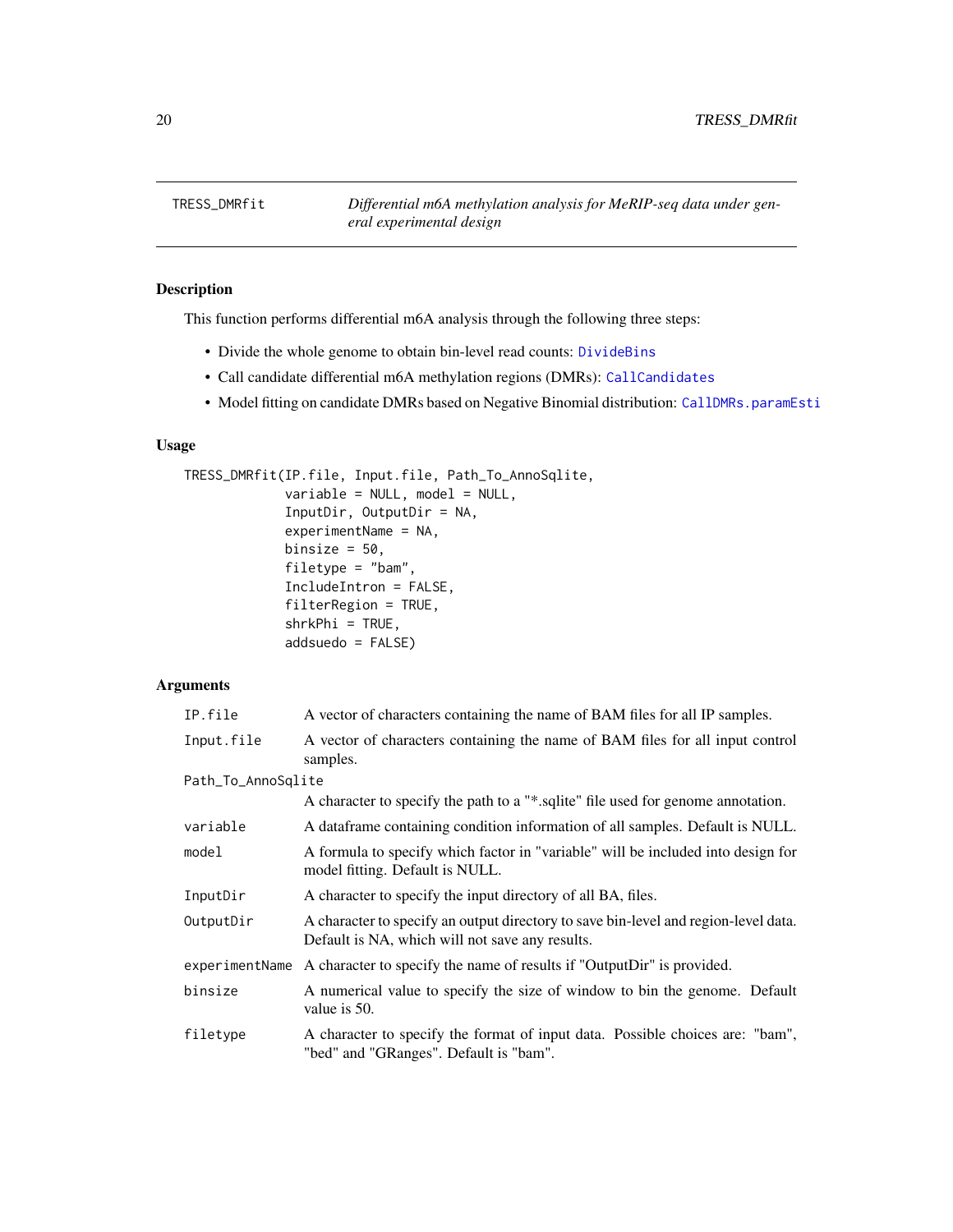<span id="page-20-0"></span>

| IncludeIntron | A logical value indicating whether to include (TRUE) intronic regions or not<br>(False). Default is FALSE.                                                                                                                                                  |
|---------------|-------------------------------------------------------------------------------------------------------------------------------------------------------------------------------------------------------------------------------------------------------------|
| filterRegion  | A logical value indicating whether to filter out candidate DMRs based on their<br>marginal coefficient of variation (CV) in methylation ratios. If TRUE, then a<br>candidate DMR with $CV < 25\%$ quantile would be filtered out. Default value is<br>TRUE. |
| shrkPhi       | A logical value to indicate whether conducting shringkage estimate for disper-<br>sion parameter. Default is TRUE.                                                                                                                                          |
| addsuedo      | A logical value to indicate whether or not adding a psuedo count 5 on raw read<br>counts. Default is FALSE.                                                                                                                                                 |

#### Details

For complete details on each step (especially step 3) in above "Description" section, please see the manual pages of respective functions.

#### Value

This function generates three sets of results: "allBins", "Candidates" and "DMRfit" returned respectively by function [DivideBins](#page-10-1), [CallCandidates](#page-2-1) and [CallDMRs.paramEsti](#page-3-1). If "OutputDir" is not specified, only "DMRfit" will be returned. If "OutputDir" is specified, in addition to returning "DMRfit", "allBins" and "Candidates" will also be saved under the provided output directory.

Detailed structure of "DMRfit", "Candidates" and "allBins" can be found in the manual of respective functions.

#### Author(s)

Zhenxing Guo <zhenxing.guo@emory.edu>

#### References

Zhenxing Guo, Andrew M. Shafik, Peng Jin, Hao Wu. "Differential RNA Methylation Analysis for MeRIP-seq Data under General Experimental Design."

#### See Also

[DivideBins](#page-10-1), [CallCandidates](#page-2-1), [CallDMRs.paramEsti](#page-3-1)

#### Examples

```
## Not run:
Input.file = c("input1.bam", "input2.bam",..., "inputN.bam")
IP.file = c("ip1.bam", "ip2.bam", ..., "ipN.bam")InputDir = "/directory/to/BAMfile"
OutputDir = "/directory/to/output"
Path_sqlit = "/path/to/xxx.sqlite"
design = "YourDesign"
model = "YourModel"
DMR.fit = TRESS_DMRfit(IP.file = IP.file,
```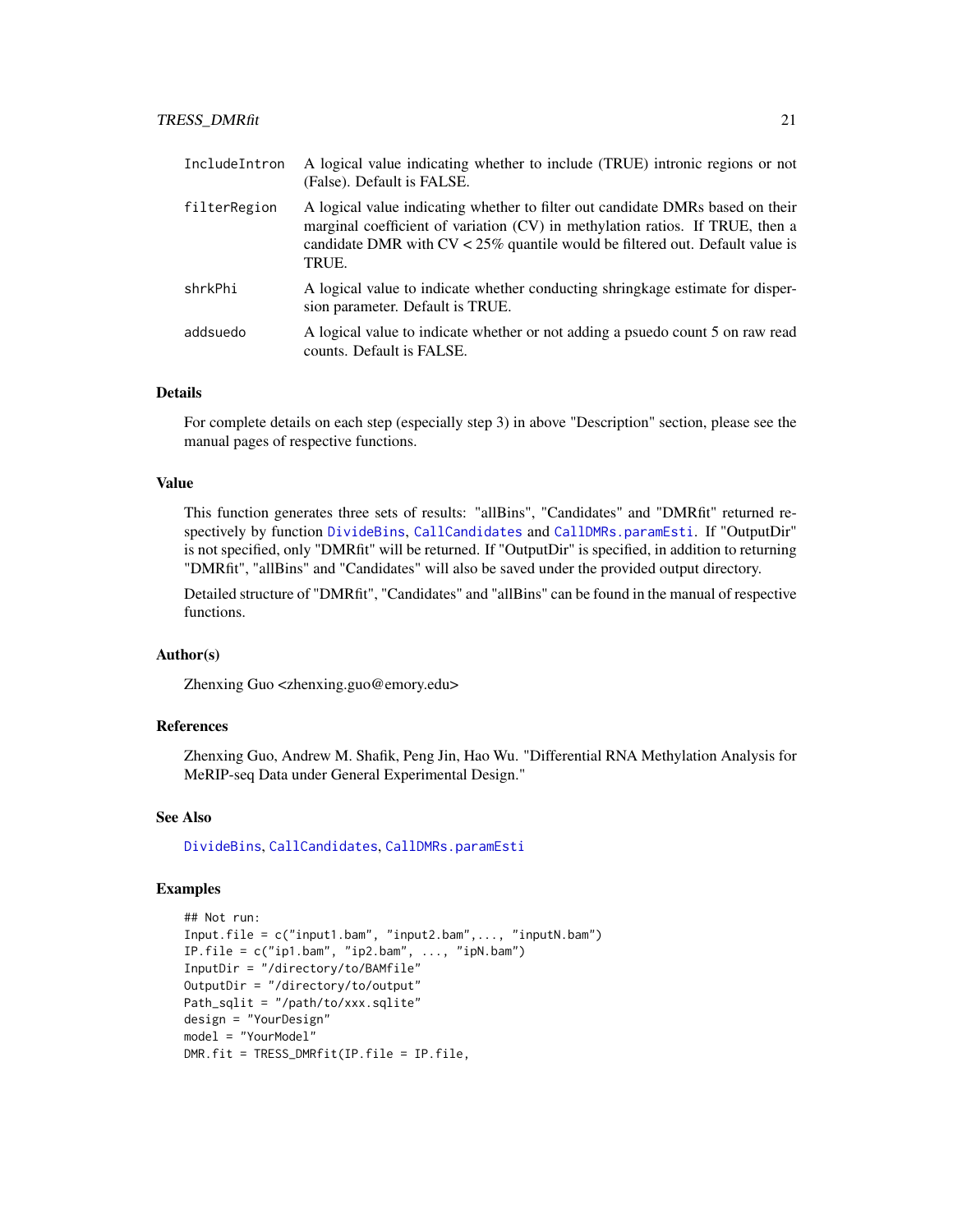```
Input.file = Input.file,
Path_To_AnnoSqlite = Path_sqlit,
variable = design,
model = model,InputDir = InputDir,
OutputDir = OutputDir,
experimentName = "example"
)
```
## End(Not run)

<span id="page-21-1"></span>TRESS\_DMRtest *Hypothesis testing on candidate DMRs.*

#### Description

This function conducts statistical test for each candidate DMR based on user specified contrast of coefficients in design.

#### Usage

TRESS\_DMRtest(DMR, contrast, nullModel = "standN")

#### Arguments

| <b>DMR</b> | A list at least containing IP/input ratio, the coefficients estimate, variance-covariance<br>estimate. This can be obtained from the ouput of TRESS_DMRfit.                                                                            |
|------------|----------------------------------------------------------------------------------------------------------------------------------------------------------------------------------------------------------------------------------------|
| contrast   | A contrast for all coefficients in the design. It can be either a $(p+1)$ vector or a<br>$m-by-(p+1)$ matrix, where p is the number of columns in the design. m depends<br>on the number of relationships that users want to test.     |
| nullModel  | A character to specify a method to calculate p-value based on the statistics.<br>It can be "stand N", "2mix" and "trun N" for standard normal, two-component<br>mixed gaussian and truncated normal respectively. Defult is "stand N". |

#### Details

The hypothesis for each of candidate DMR  $i$  is of the form:

$$
H_0: C^T R_i = 0 \, vs. H_1: C^T R_i \neq 0
$$

where C is a contrast of all coefficients in model design;  $R_i$  is coefficient vector for DMR *i*. If the  $C$  is a vector, then TRESS performs Wald test; if the  $C$  is a matrix, then TRESS conducts F-test.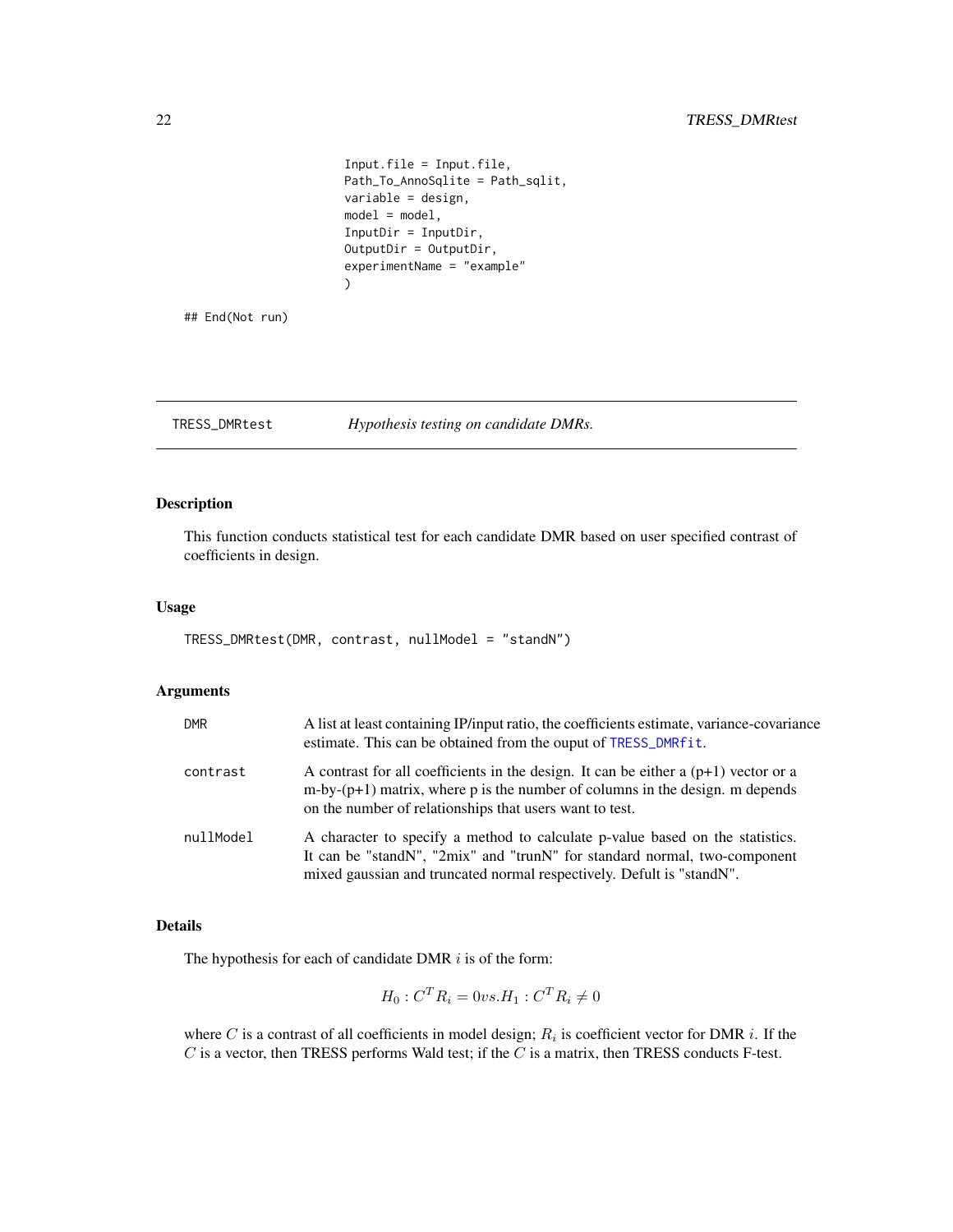#### <span id="page-22-0"></span>TRESS\_peak 23

#### Value

This function returns a dataframe containing the testing results for specified contrast. The columns are

| baseMean | Averaged methylation level cross all samples.                                        |
|----------|--------------------------------------------------------------------------------------|
| logOR    | Estimated value of contrast: $C^{T}R_{i}$ . Only available if constrast is a vector. |
| lorSE    | Standard error of $C^{T}R_{i}$ . Only available if constrast is a vector.            |
| stat     | Test statistics.                                                                     |
| pvalue   | P-values from statistical tests.                                                     |
| padj     | Benjamini-Hochberg procedure adjusted p-values.                                      |

#### Author(s)

Zhenxing Guo <zhenxing.guo@emory.edu>

#### References

Zhenxing Guo, Andrew M. Shafik, Peng Jin, Hao Wu. "Differential RNA Methylation Analysis for MeRIP-seq Data under General Experimental Design."

#### Examples

```
# A toy example
data(DMR_M3vsWT) # data from TRESS
variable = data.frame(predictor = rep(c("WT", "M3"), c(2, 2)))model = ~1+predictor
DMR.fit = CallDMRs.paramEsti(
   counts = DMR_M3vsWT$Counts,
    sf = DMR_M3vsWT$sf,
   variable = variable,
   model = model\lambdaDMR.test = TRESS_DMRtest(DMR = DMR.fit, contrast = <math>c(0, 1)</math>)head(DMR.test, 3)
head(DMR_M3vsWT$Regions[which(DMR.test$padj < 0.05), ], 3)
```
TRESS\_peak *Detecting m6A methylation regions from Methylated RNA Immunoprecipitation Sequencing.*

#### Description

This is a wrapper function to call m6A peaks transcriptome wide. When there are multiple biological replicates, it

- Divides the whole genome to obtain bin-level read counts: [DivideBins](#page-10-1)
- Calls candidate m6A methylation regions: [CallCandidates](#page-2-1)
- Model fitting on candidate peaks based on Negative Binomial distribution: [CallPeaks.multiRep](#page-4-1)

If there is only one replicate, it calls [CallPeaks.oneRep](#page-6-1) to detect m6A methylation regions.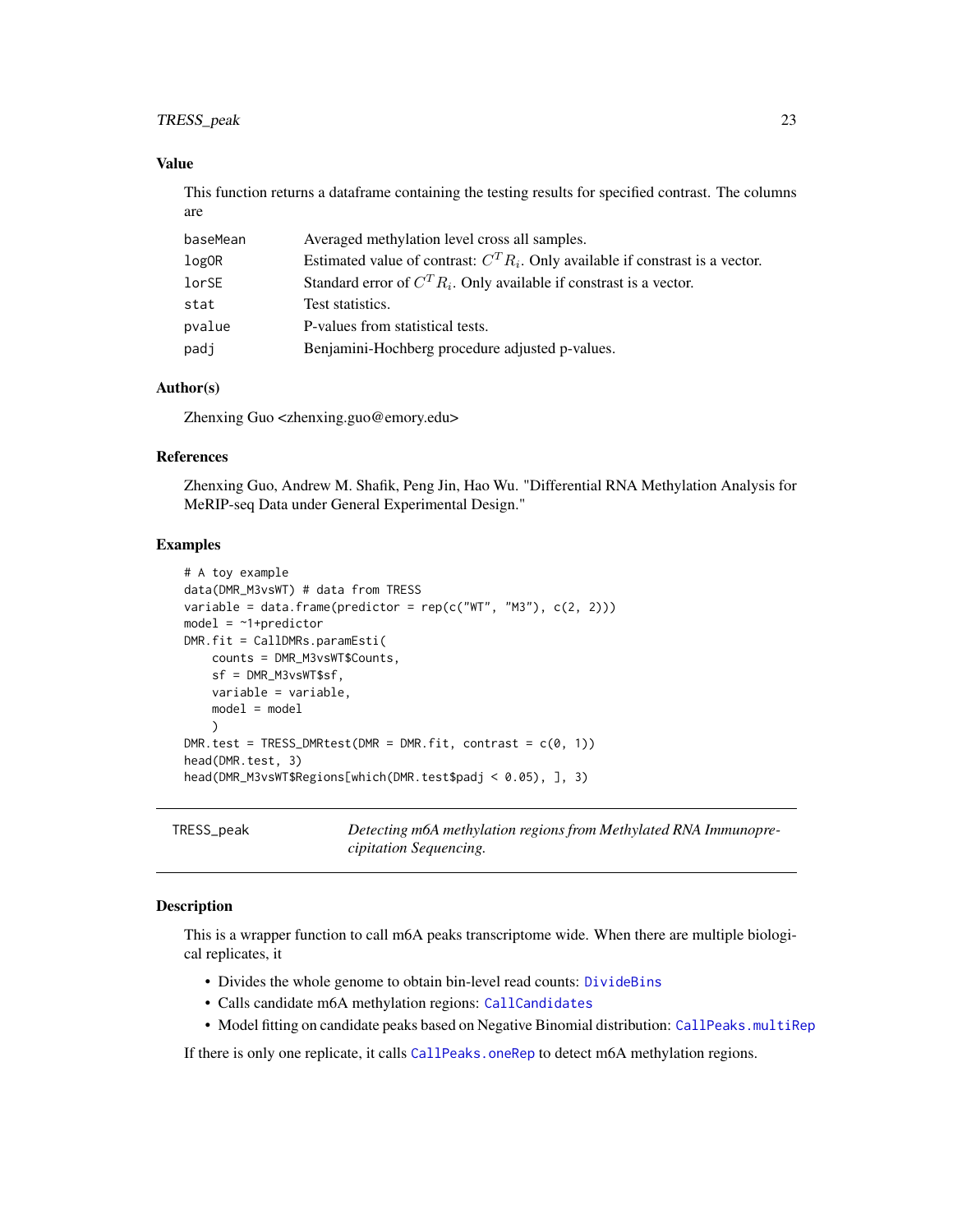#### Usage

```
TRESS_peak(IP.file, Input.file, Path_To_AnnoSqlite,
          binsize = 50,
          WhichThreshold = "fdr_lfc",
          pval.cutoff@ = 1e-5,fdr.cutoff0 = 0.05,
          lfc.cutoff@ = 0.7,lowcount = 30,
          InputDir,
          OutputDir = NA,
          experiment_name,
          filetype = "bam",
          IncludeIntron = FALSE)
```
### Arguments

| IP.file            | A vector of characters containing the name of BAM files for all IP samples.                                                                                                                                                                                                                                                                                                                                                                                                                                                                                                                                                 |  |
|--------------------|-----------------------------------------------------------------------------------------------------------------------------------------------------------------------------------------------------------------------------------------------------------------------------------------------------------------------------------------------------------------------------------------------------------------------------------------------------------------------------------------------------------------------------------------------------------------------------------------------------------------------------|--|
| Input.file         | A vector of characters containing the name of BAM files for all input control<br>samples.                                                                                                                                                                                                                                                                                                                                                                                                                                                                                                                                   |  |
| Path_To_AnnoSqlite |                                                                                                                                                                                                                                                                                                                                                                                                                                                                                                                                                                                                                             |  |
|                    | A character to specify the path to a "*.sqlite" file used for genome annotation.                                                                                                                                                                                                                                                                                                                                                                                                                                                                                                                                            |  |
| binsize            | A numerical value to specify the size of window to bin the genome and get<br>bin-level read counts. Default value is 50.                                                                                                                                                                                                                                                                                                                                                                                                                                                                                                    |  |
|                    | WhichThreshold A character to specify which criterion to select significant bins in the first step,<br>and also significant m6A regions in the second step. It takes among "pval",<br>"fdr", "lfc", "pval_lfc" and "fdr_lfc". "pval": The inference is only based on<br>P-values; "fdr": The inference is only based on FDR; "Ifc": The inference is<br>only based on log fold changes between normalized IP and normalized input<br>read counts; "pval_lfc": The inference is based on both p-values and log fold<br>changes; "fdr_lfc": The inference is based on both FDR and log fold changes.<br>Default is "fdr 1fc". |  |
| pval.cutoff0       | A numerical value to specify a cutoff for p-value. Default is 1e-5.                                                                                                                                                                                                                                                                                                                                                                                                                                                                                                                                                         |  |
| fdr.cutoff0        | A numerical value to specify a cutoff for fdr. Default is 0.05.                                                                                                                                                                                                                                                                                                                                                                                                                                                                                                                                                             |  |
| lfc.cutoff0        | A numerical value to specify a cutoff for log fold change between normalized<br>IP and input read counts. Default is 0.7 for fold change of 2.                                                                                                                                                                                                                                                                                                                                                                                                                                                                              |  |
| lowcount           | An integer to filter out regions with total input counts < lowcount. Default is 30.                                                                                                                                                                                                                                                                                                                                                                                                                                                                                                                                         |  |
| InputDir           | A character to specify the input directory of all BAM files.                                                                                                                                                                                                                                                                                                                                                                                                                                                                                                                                                                |  |
| OutputDir          | A character to specify an output directory save all results. Default is NA, which<br>will not save any results.                                                                                                                                                                                                                                                                                                                                                                                                                                                                                                             |  |
| experiment_name    |                                                                                                                                                                                                                                                                                                                                                                                                                                                                                                                                                                                                                             |  |
|                    | A character to specify the name of results.                                                                                                                                                                                                                                                                                                                                                                                                                                                                                                                                                                                 |  |
| filetype           | A character to specify the format of input data. Possible choices are: "bam",<br>"bed" and "GRanges". Default is "bam".                                                                                                                                                                                                                                                                                                                                                                                                                                                                                                     |  |
| IncludeIntron      | A logical value indicating whether to include (TRUE) intronic regions or not<br>(False). Default is FALSE.                                                                                                                                                                                                                                                                                                                                                                                                                                                                                                                  |  |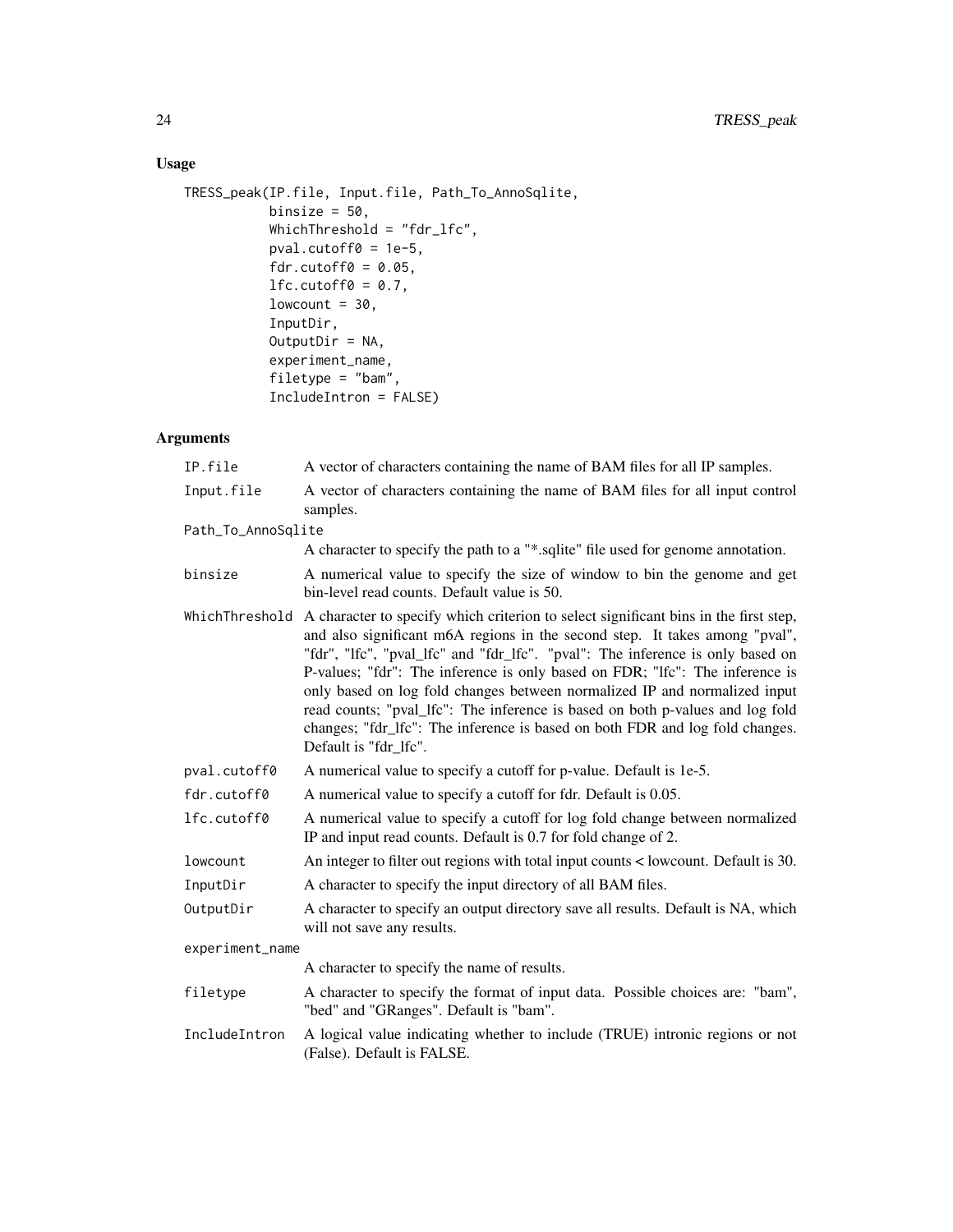#### Details

TRESS implements a two-step procedure to conduct peak calling for MeRIP-seq data with multiple biological replicates. In the first step, it quickly divide the whole genome into equal sized bins and loosely indentifies candidate peak regions using an ad hoc procedure. In the second step, it detects high confident peaks among candidate regions and ranks them with more rigorous statistical modeling based on an empirical Bayesian hierarchical model.

When there is only one biological replciate, candidate regions from the above two-step procedure will be output as the final list of peaks. P-values come from binomial test, which are further adjusted using Benjamini-Hochberg procedure.

#### Value

If directory OutputDir is specified, this function will output two sets of results. One is saved as ".rda", which contains all bin-level data (genome coordinates and read counts matrix). The other one is an ".xls" file, which contains information of all peaks. The columns of the peak excel files are:

| chr                                                                              | Chromosome number of each peak.                                                          |
|----------------------------------------------------------------------------------|------------------------------------------------------------------------------------------|
| start                                                                            | The start of genomic position of each peak.                                              |
| end                                                                              | The end of genomic position of each peak.                                                |
| strand                                                                           | The strand of each peak.                                                                 |
| summit                                                                           | The summit of each peak.                                                                 |
| lg.fc                                                                            | Log fold change between normalized IP and normalized input read counts for<br>each peak. |
| pvals                                                                            | P-values calculated based on the Wald-test.                                              |
| p.adj                                                                            | Adjusted p-values using Benjamini-Hochberg procedure.                                    |
| If there are multiple replicates, the excel will also include following columns: |                                                                                          |
|                                                                                  |                                                                                          |

mu Estimated methylation level of each peak. mu.var Estimated variance for methylation level of each peak stats Wald test statistics of each peak shrkPhi The shrinkage estimation of dispersion for mehtylation levels of each peak. shrkTheta The shrinkage estimation for scale parameter theta in the gamma distribution. rSocre A score defined by TRESS to rank each peak. The higher the score, the higher the rank would be.

Note, there are additional columns regardless of the number of replicates. Those columns contain read counts from respective samples and have names "\*.bam".

#### Author(s)

Zhenxing Guo <zhenxing.guo@emory.edu>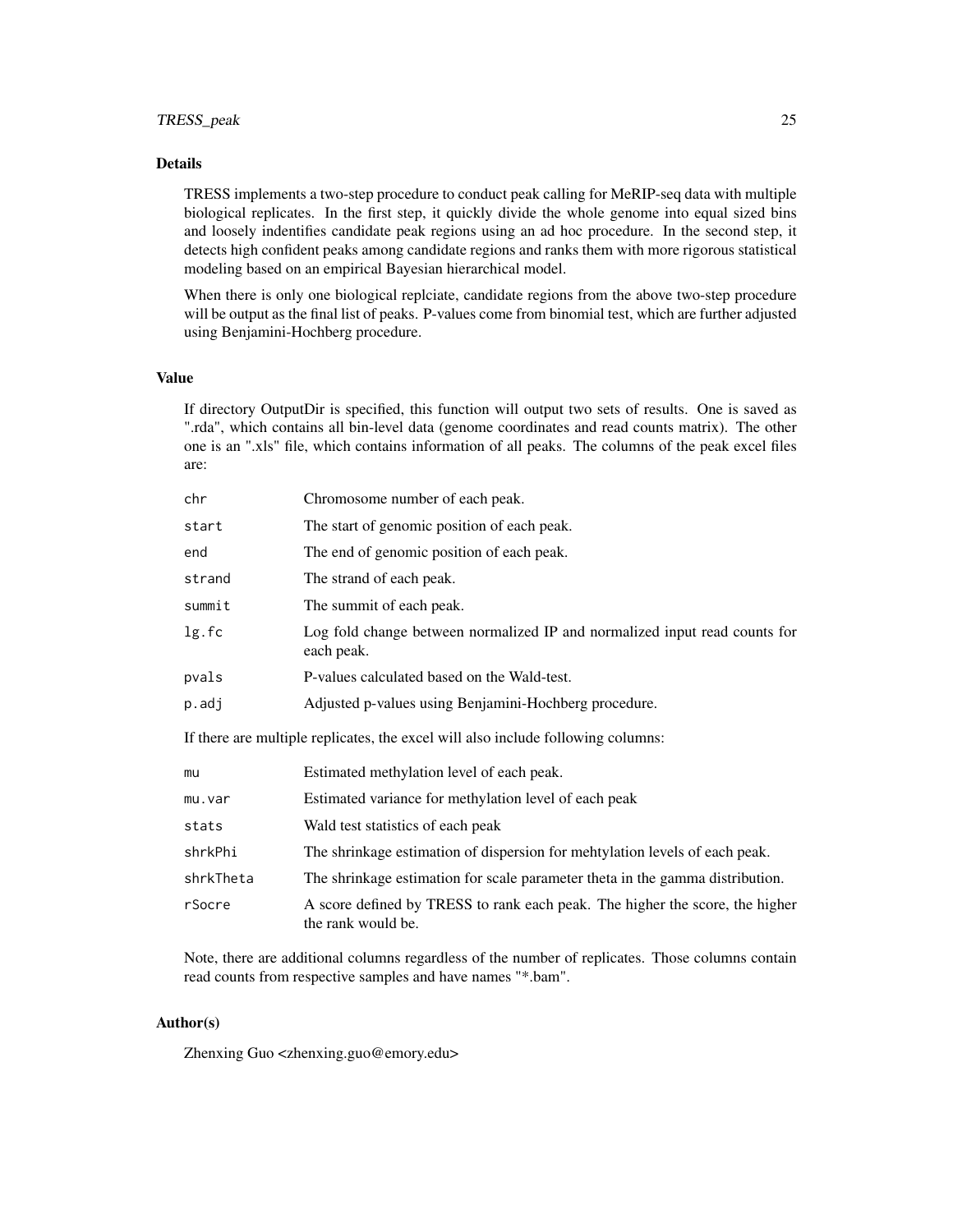#### References

Guo, Z., Shafik, A. M., Jin, P., Wu, Z., and Wu, H. (2021) Detecting m6A methylation regions from Methylated RNA Immunoprecipitation Sequencing. Bioinformatics, 1-7. [https://doi-org.](https://doi-org.proxy.library.emory.edu/10.1093/bioinformatics/btab181) [proxy.library.emory.edu/10.1093/bioinformatics/btab181](https://doi-org.proxy.library.emory.edu/10.1093/bioinformatics/btab181)

#### Examples

```
## Use BAM files in datasetTRES
# install_github("https://github.com/ZhenxingGuo0015/datasetTRES")
## Not run:
library(datasetTRES)
IP.file = c("cb_ip_rep1_chr19.bam", "cb_ip_rep2_chr19.bam")
Input.file = c("cb_input_rep1_chr19.bam", "cb_input_rep2_chr19.bam")
BamDir = file.path(system.file(package = "datasetTRES"), "extdata/")
annoDir = file.path(
  system.file(package = "datasetTRES"),
  "extdata/mm9_chr19_knownGene.sqlite"
  )
OutDir = "/directory/to/output"
TRESS_peak(IP.file = IP.file,
           Input.file = Input.file,
           Path_To_AnnoSqlite = annoDir,
           InputDir = BamDir,
           OutputDir = OutDir,
           experiment_name = "examplebyBam",
           filetype = "bam")
peaks = read.table(paste0(OutDir, "/", "examplebyBam_peaks.xls"),
                   sep = "\t", header = TRUE)
```
## End(Not run)